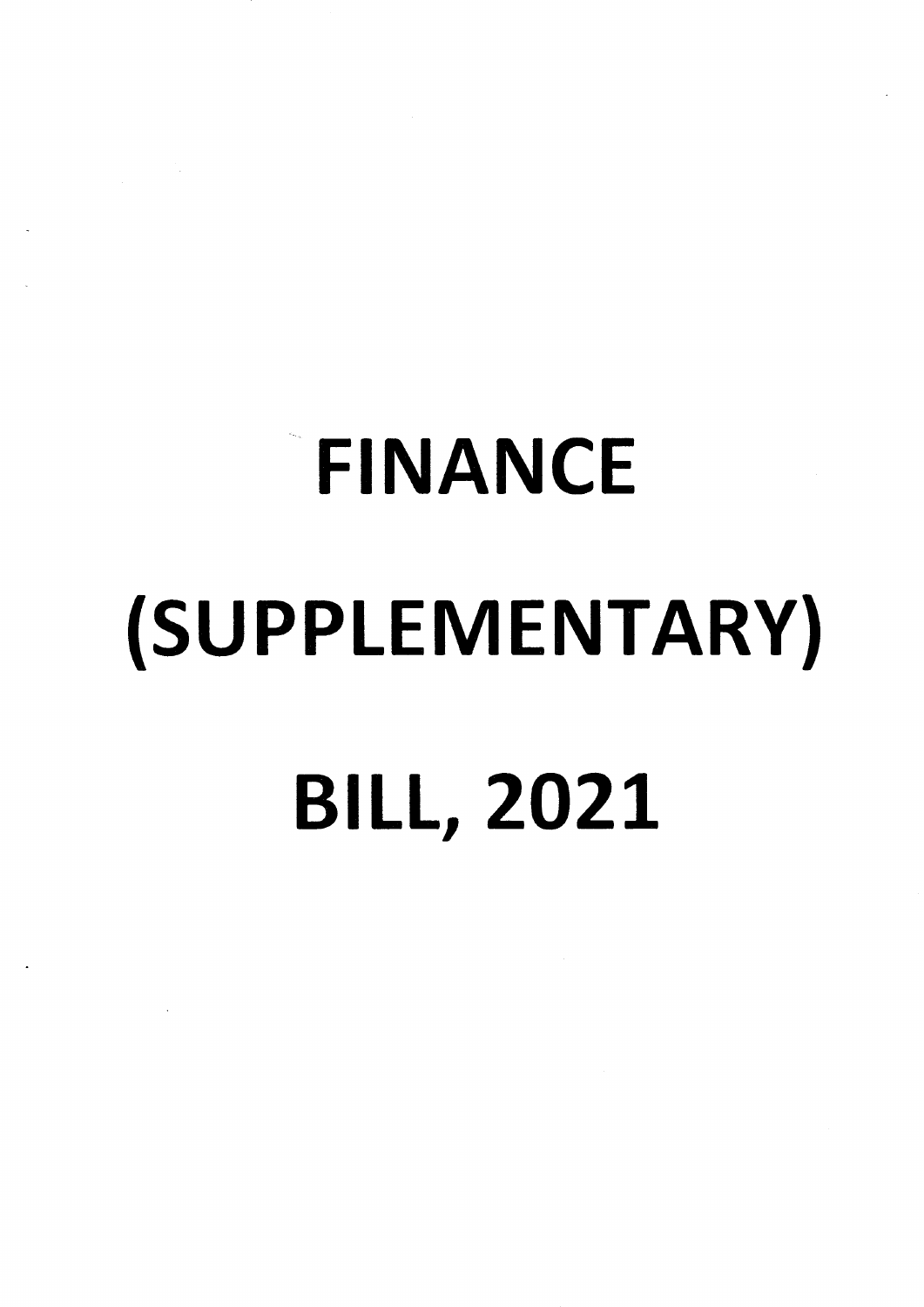A

### BILL

#### further to amend certain laws relating to taxes and duties

WHEREAS, it is expedient further to amend certain laws relating to taxes and duties for the purposes hereinafter appearing:

It is hereby enacted as follows: -

1. Short title and commencement. — (1) This Act shall be called the Finance (Supplementary) Act, 2021.

(2) lt shall, unless specified otherwise, come into force at once

2. Amendments of Customs Act, 1969 (lV of 1969).- ln the Customs Act, 1969 (lV of 1969), the following further amendments shall be made, namely.-

- (1) in section 25A, in sub-section (1), the expression "the Collector of Customs on his own motion or" shall be omitted;
- (2) in section 25D, in the first proviso, for the colon at the end, a full stop shall be substituted and thereafter the second proviso shall be omitted;
- (3) in section 80, in sub-section (3) for the expression "Notwithstanding anything contained in this Act if during the checking of goods declaration or within three years of its clearance under sub-section (1) of section 83", the words 'lf during the checking of goods declaration" shall be substituted,

1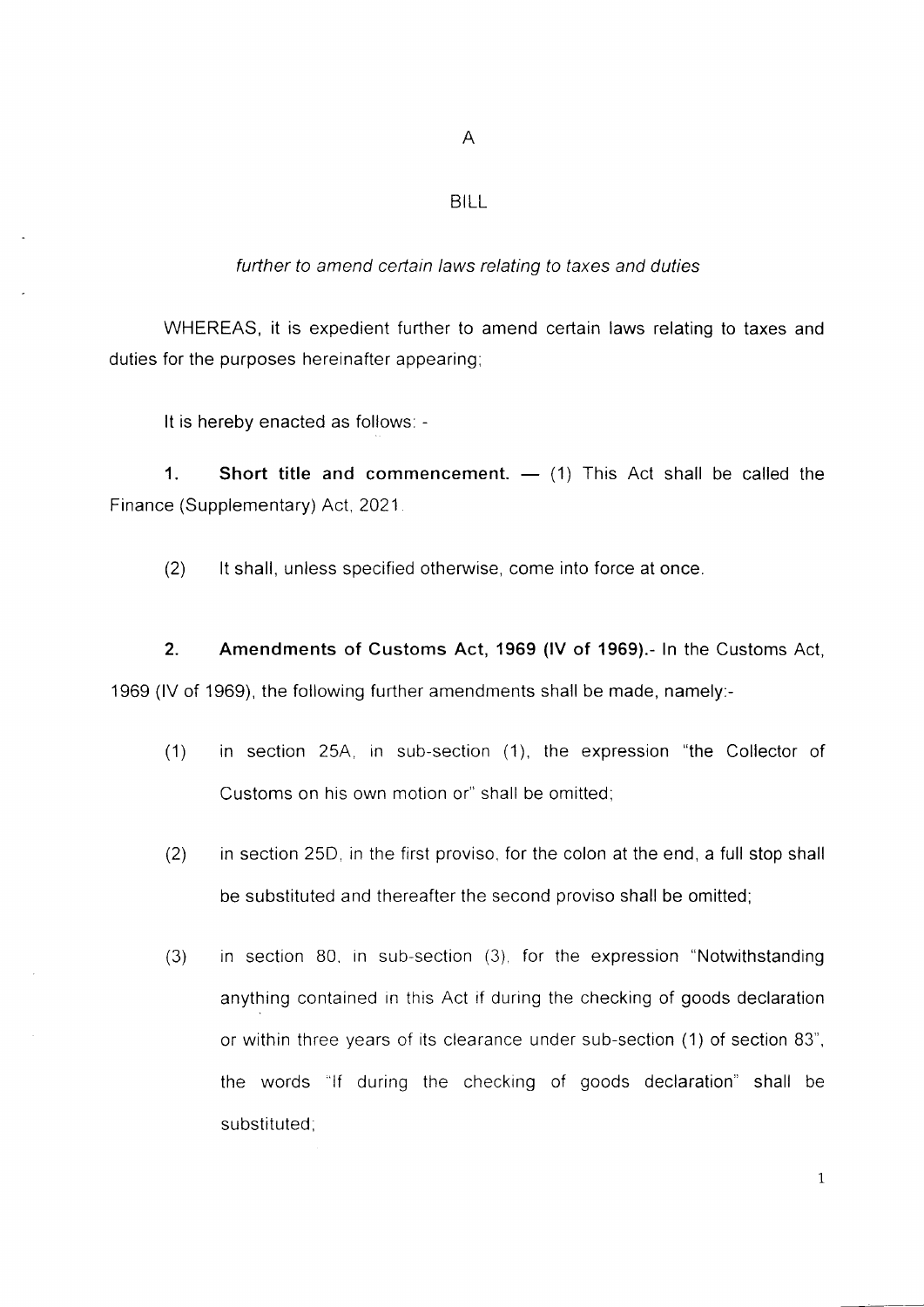- (4) in section 81, in sub-section (1), the expression ",corporate guaranlee" wherever occurring, shall be omitted;
- (5) in section 194A, in sub-section (1), after the omitted clause (e), the following new clause shall be added, namely:-
	- "(f) an order passed in revision by the Director-General Customs Valuation under section 25D, provided that such appeal shall be heard by a special bench consisting of one technical member and one judicial member:", and
- (6) in section 196, in sub-section (1), the expression "or order of the Merrber Customs (Policy) under sections 25D and 2128" shall be omitted;

3. Amendments of the Sales Tax Act, 1990.- ln the Sales Tax Act, 1990, the following further amendments shall be made, namely: $-$ 

- $(1)$  in section 2,-
	- (a) in clause (5AB), in sub-clause (d), for the word'ten", the word "eight" shall be substituted; and
	- $(b)$  in clause  $(43A)$ ,-
		- $(i)$  in sub-clause  $(f)$ , the word "and" at the end shall be ornitted; and
		- (ii) after sub-clause (f), amended as aforesaid, the folowing new sub-clause shall be inserted, namely:-
			- "(g) a retailer whose deductible withholding tax under sections 236G or 236H of the Income Tax Ordinance 2001(XLIX of 2001) during the immediately preceding

')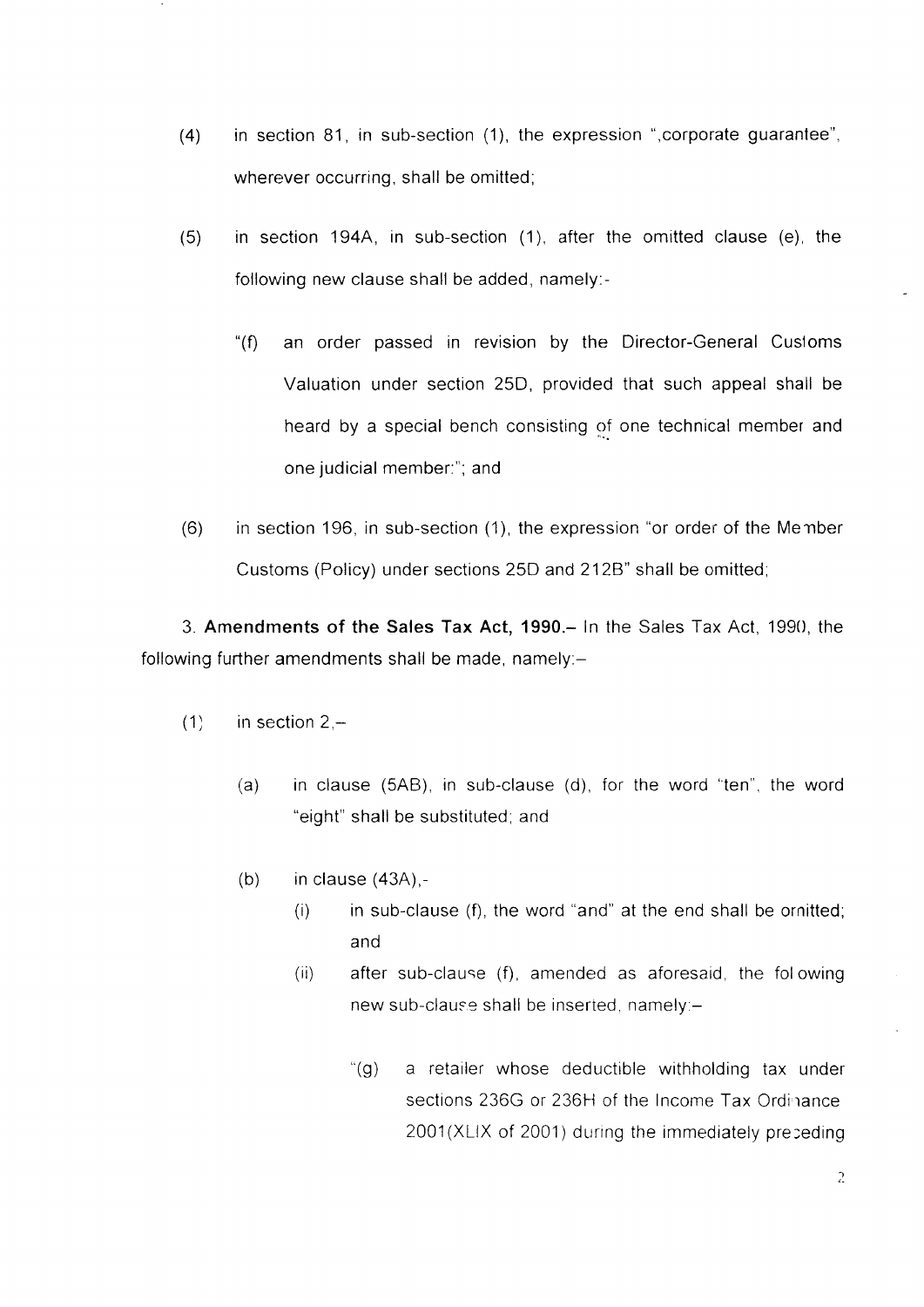twelve consecutive months has exceeded the threshold as may be specified by the Board through notification in the official Gazette; and";

- (2) in section 3, in sub-section (2), in clause (a), in the proviso, for the words "Federal Government", the word "Board" shall be substituted;
- (3) in section 23, in sub-section  $(1)$ ,-
	- (a) in clause (b), in the proviso, for the semi colon at the end a colon shall be substituted and thereafter the following new proviso shall be added, namely:-

"Provided further that the condition of NIC shall not apply in the case of payment through debit or credit card or digital mode;" and

- (b) in clause  $(q)$ , in the second proviso for the colon a full stop shall be substituted and thereafter the third proviso shall be omitted;
- $(4)$  after section 30C, the following new section shall be added, namely:-

"30CA.Directorate General of Digital lnvoicing and Analysis.--The Directorate General of Digital lnvoicing and Analysis shall consist of a Director General and as many Directors, Additional Directors. Deputy Directors and Assistant Directors and such other officers as the Board may, by notification in the official Gazette, appoint.";

- $(5)$  in section 33, in the Table.-
	- (a) against serial number 23.-
		- (i) in column (1) and column (2). for the words "cigarette packs", 'cigarette stock" and 'cigarettes", wherever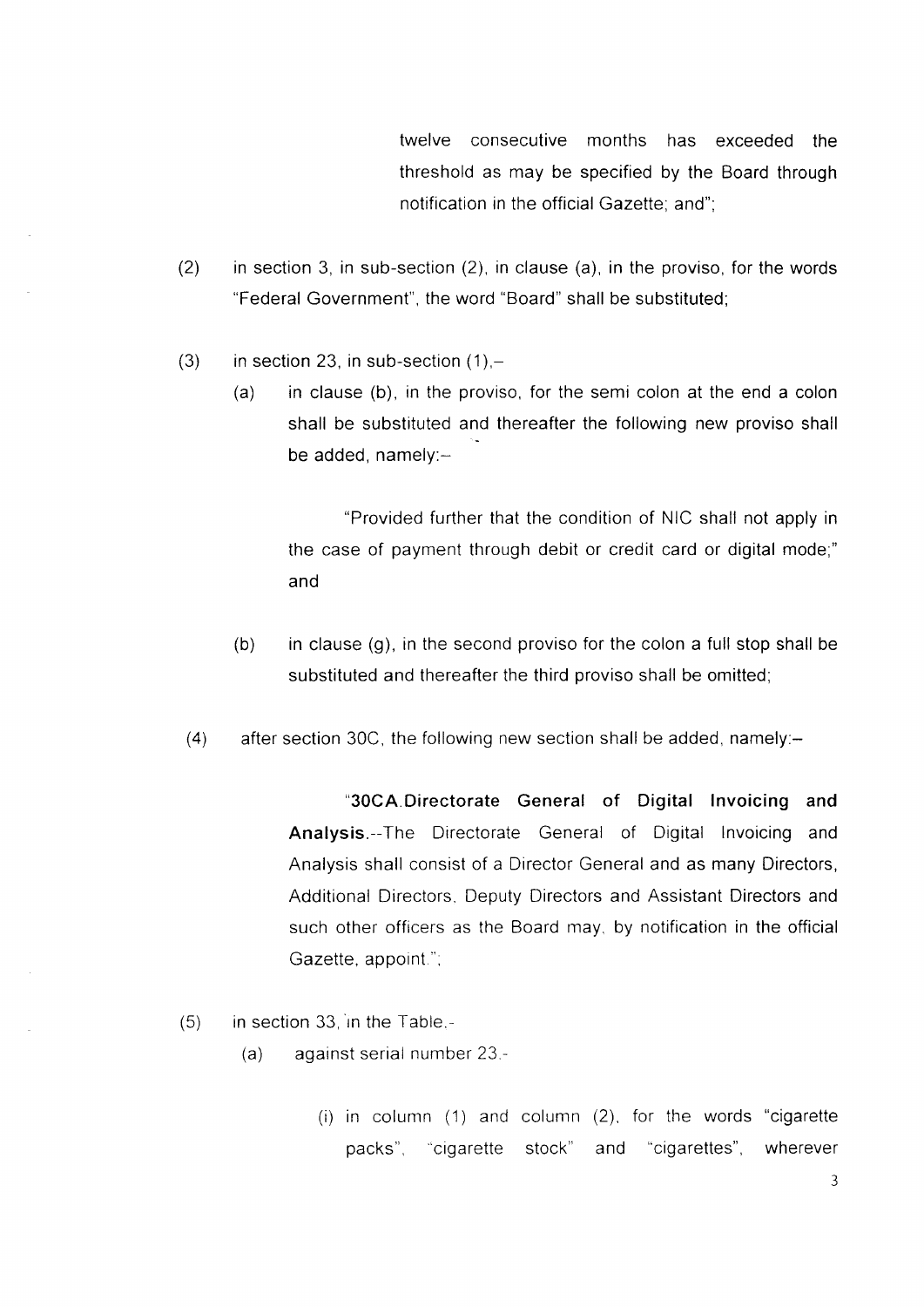occurring, the expression "specified goods" shall be substituted; and

- (ii) in column (2), the expression "and destruction" shall be omitted;
- (b) against serial number 24, in column (1), in column (2), after the first paragraph, the following new paragraph shall be inserted, namely:-

"Notwithstanding above, the business premises of such person shall be liable to be sealed by an officer of Inland Revenue in the manner prescribed."; and

- (c) against serial number 25A, in column  $(1)$ , in column  $(2)$ ,-
	- (i) for the first proviso, the following shall be substituted, namely:-

"Notwithstanding above, the business premises of ;uch person shall be liable to be sealed by an officer of Irland Revenue in the manner prescribed."; and

- (ii) in the existing second proviso, the word "further" shall be omitted;
- $(6)$  in the Third Schedule, serial number 50, in column (1) and entries relating thereto in columns (2) and (3) shall be omitted with effect from  $1<sup>st</sup>$  day of December, 2021;
- (7) in the Fifth Schedule, in column  $(1)$ ,-
	- (a) serial numbers 3, 6A, 9, 15 and 18 and entries relating thereto in column (2) shall be omitted;
	- (b) against serial number 12, clauses (xvii) and (xix) shall be omitted: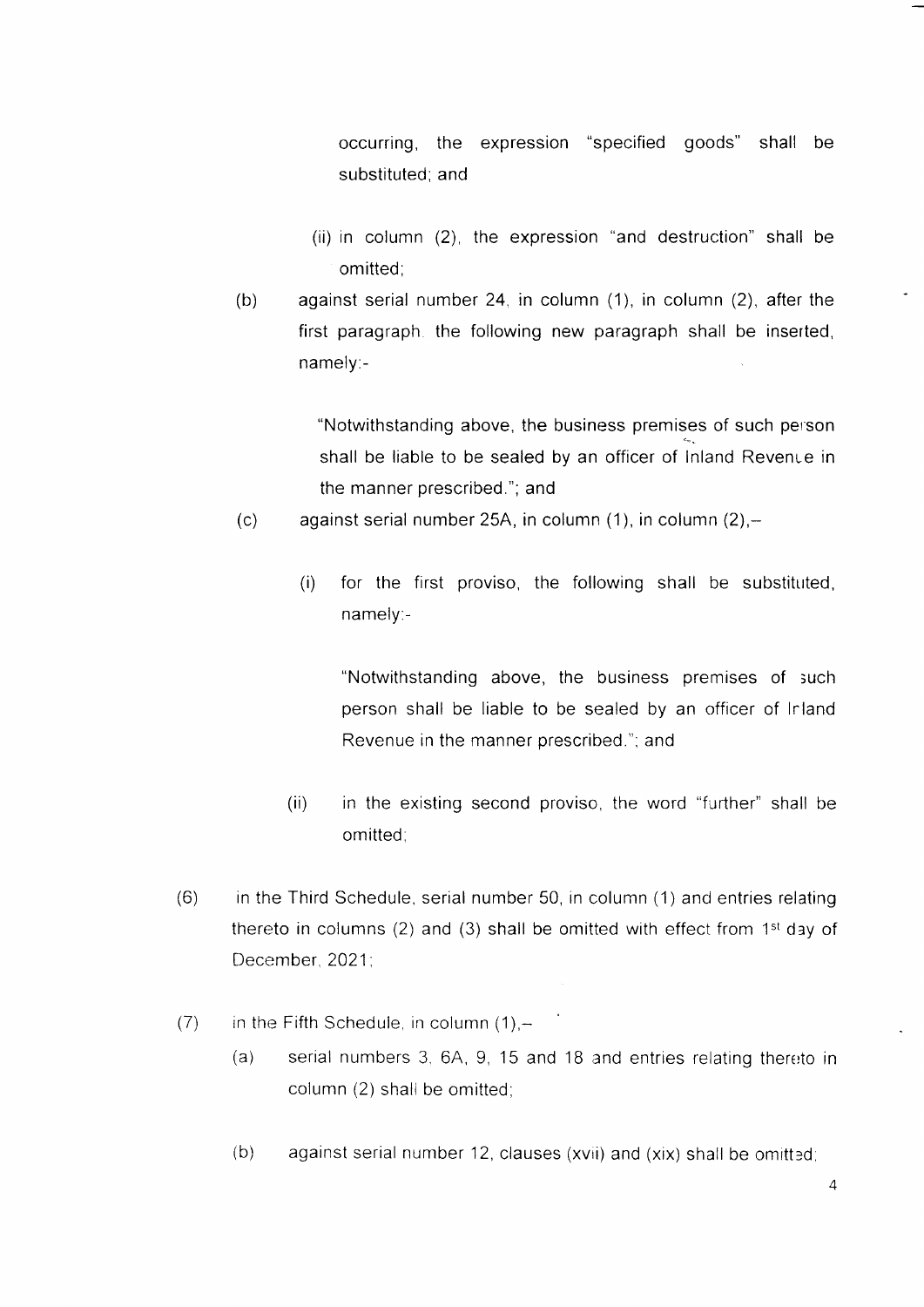after the omitted serial number 18 in column (1) and entries relating thereto in column (2), the following new serial numbers and entries relating thereto in column (2) shall be added, namely: $(c)$ 

| "19. | Drugs registered under the Drugs Act, 1976 (XXXI of   |
|------|-------------------------------------------------------|
|      | 1976), or medicaments as classified under chapter 30  |
|      | of the First Schedule to the Customs Act, 1969 (IV of |
|      | 1969) except PCT heading 3005.0000.                   |
| 20.  | Petroleum Crude Oil (PCT heading 2709.0000).".        |

- $(8)$  in the Sixth Schedule,-
	- (a) in Table-1, in column  $(1)$ ,-
		- (i) serial numbers 1,2, 3, 11, 12, 16,20, 21, 23, 46, 49,50, 51, 52, 524, 53, 54, 55, 57, 58, 60, 61, 63, 71, 72, 81, 84, 92, 99, 102, 104, 105, 107, 109, 110, 113, 114, 116, 117, 126, 127,129, 130, 131,132,134,135, 136, 138, 139, 140,141, 142, 146, 149,150, 155 and '158 and entries relating thereto in columns (2) and (3) shall be omitted; and
		- (ii) against serial number 13 in column (2) after the word "vegetables" the words " imported from Afghanistan" shall be inserted;
		- for serial number 15 and entries relating thereto in columns (2) and (3), the following shall be substituted, namely:  $-$ (iii)

| "15. | Fruit imported from 0804.1010, |            | 0804.1020, |
|------|--------------------------------|------------|------------|
|      | Afghanistan                    | 0804.2000, | 0804.3000, |
|      | excluding<br>apples            | 0804.4000, | 0804.5010, |
|      | PCT 0808.1000                  | 0804.5020, | 0804.5030  |
|      |                                | 0805.1000, | 0805.2910. |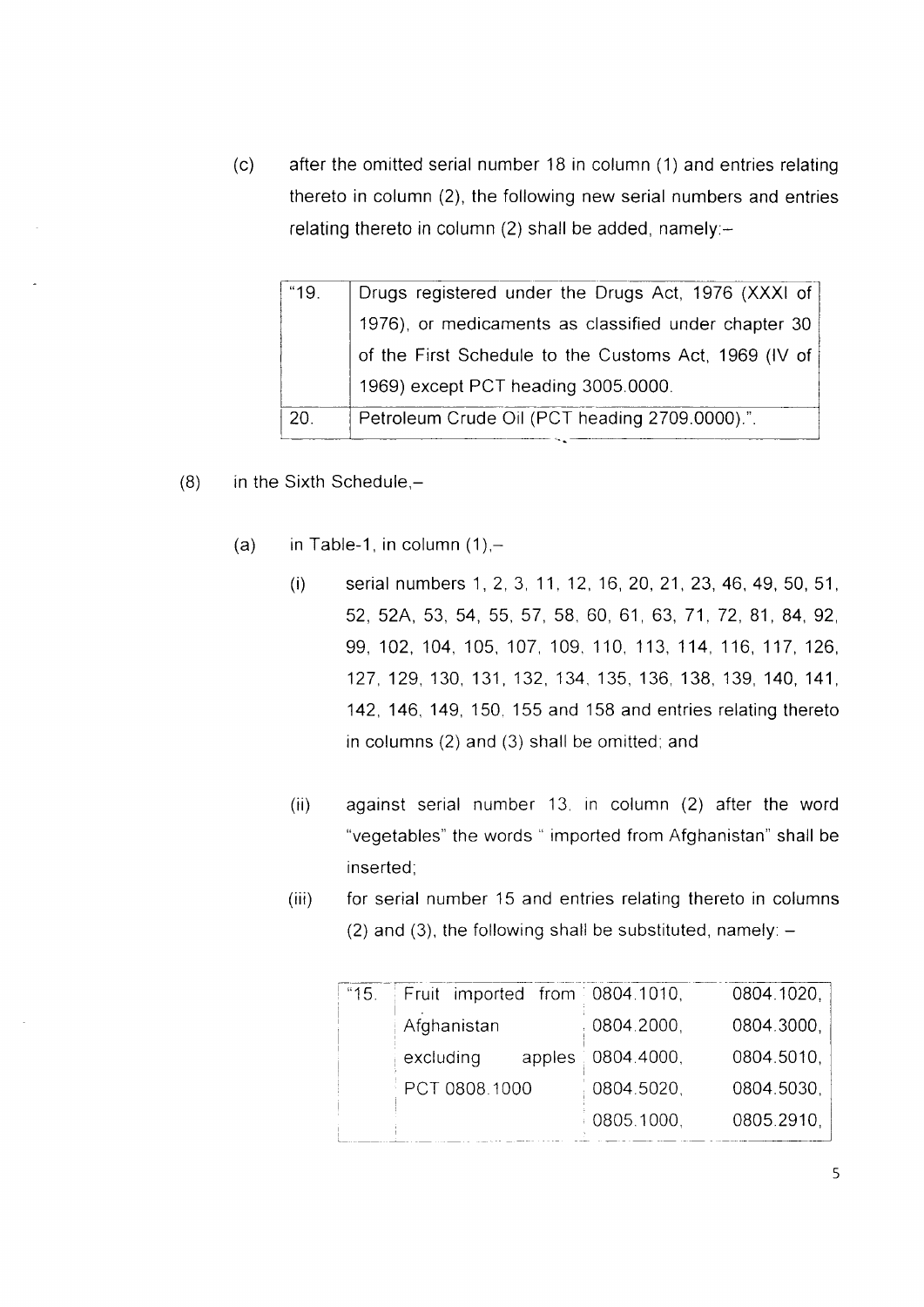|  | 0805.2100,  | 0805.2200,               |
|--|-------------|--------------------------|
|  | 0805.2990,  | 0805.400                 |
|  |             | 0805.5000, 0805.9000,    |
|  | 0806.1000,  | 0806.2000,               |
|  | 0807.1100,  | 0807.1900,               |
|  | 0807.2000,  | 0808.3000,               |
|  | 0808.4000,  | 0809.1000,               |
|  |             | 0809.2000, 0809.3000,    |
|  |             | 0809.4000, 0810.1000,    |
|  |             | 0810.2000, 0810.4000,    |
|  |             | 0810.5000, 0810.6000,    |
|  |             | 0810.9010, 0810.9090,    |
|  |             | 0811.1000, 0811.2000,    |
|  |             | 0811.9000, 0813.1000,    |
|  |             | 0813.2000, 0813.3000,    |
|  |             | 0813.4010, 0813.4020 and |
|  | 0813.4090"; |                          |
|  |             |                          |

 $(iv)$  for serial number 19 and entries relating thereto in columns (2) and (3), the following shall be substituted, namely:  $-$ 

|                         | "19. Rice, wheat, wheat Respective heading."; |
|-------------------------|-----------------------------------------------|
| $\pm$ and meslin flour. |                                               |

(v) for serial number 32 and entries relating thereto in co umns (2) and (3), the following shall be substituted, namely:  $-$ 

| <sup>"32."</sup> | Newsprint and educational text   4801.0000, |               |
|------------------|---------------------------------------------|---------------|
|                  | books but excluding brochures, 4901.9100.   |               |
|                  | leaflets and directories                    | 4901.9990 and |
|                  |                                             | 4903,0000 "   |
|                  |                                             |               |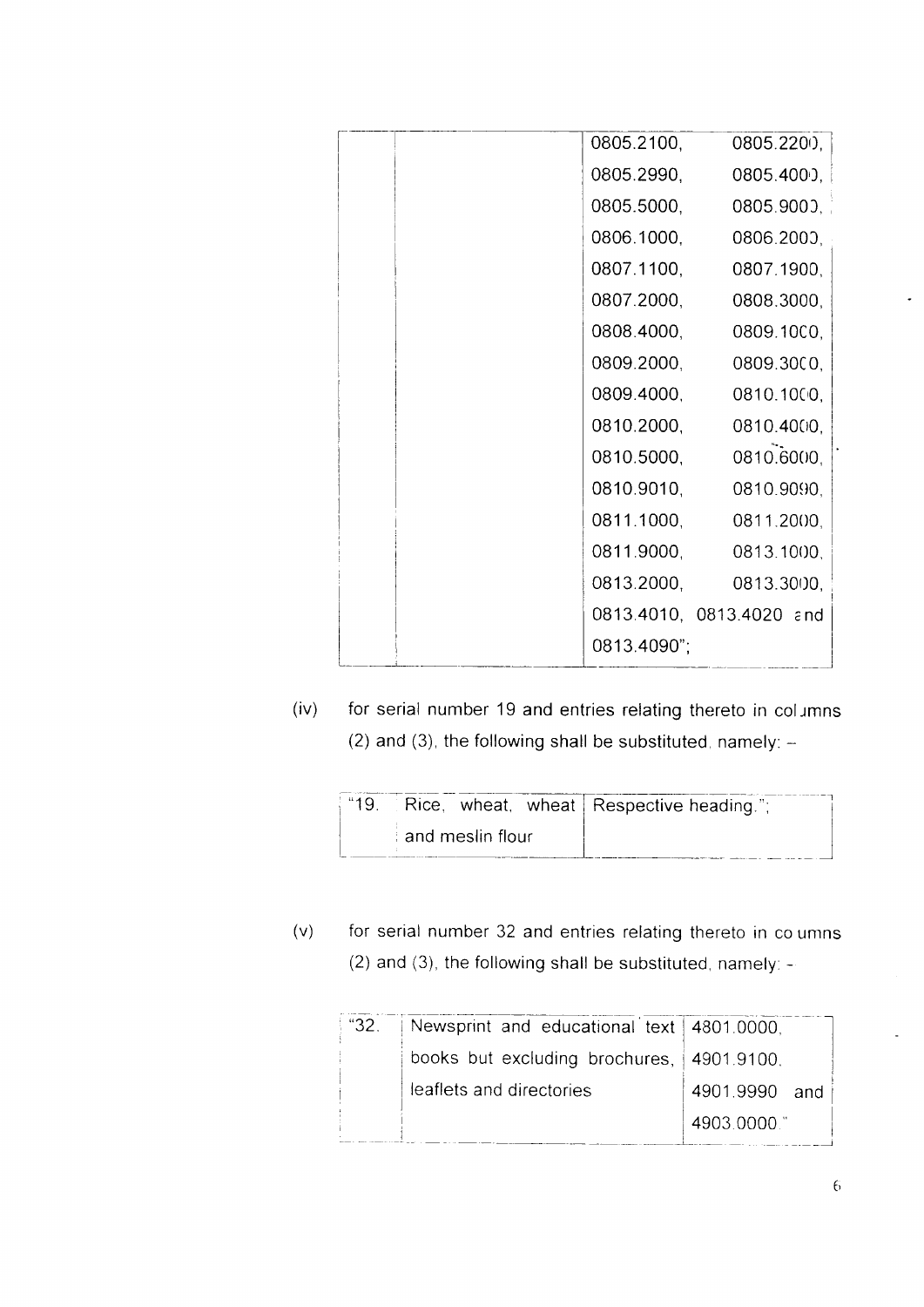(vi) for serial number 156 and entries relating thereto in columns (2) and (3), the following shall be substituted, namely:  $-$ 

 $\mathbf{A}^{(1)}$  .

| "156. | Import of CKD kits by local<br>Respective |  |
|-------|-------------------------------------------|--|
|       | manufacturers of following<br>heading";   |  |
|       | Electric Vehicles:-                       |  |
|       | Road Tractors for semi-<br>i)             |  |
|       | trailers (Electric Prime                  |  |
|       | Movers)                                   |  |
|       | (ii) Electric Buses                       |  |
|       | (iii) Three Wheeler Electric              |  |
|       | Rickshaw                                  |  |
|       | (iv) Three Wheeler Electric               |  |
|       | Loader                                    |  |
|       | (v) Electric Trucks                       |  |
|       | (vi) Electric Motorcycle                  |  |

- (b) in Table-2, in column  $(1),-$ 
	- (i) serial numbers 1,2,4,9, 15 16,22. 23. 33 and 38 and entries relating thereto in columns (2) and (3) shall be omitted;
	- (ii) for serial number 7 and entries relating thereto in columns (2) and (3), the following shall be substituted, namely:  $-$

| "Bread, Nan, Chapatti, Sheer   Respective heading."; |  |
|------------------------------------------------------|--|
| mal prepared in tandoors                             |  |
| excluding those prepared in                          |  |
| bakeries, restaurants, food                          |  |
| chains and sweet shops.                              |  |
|                                                      |  |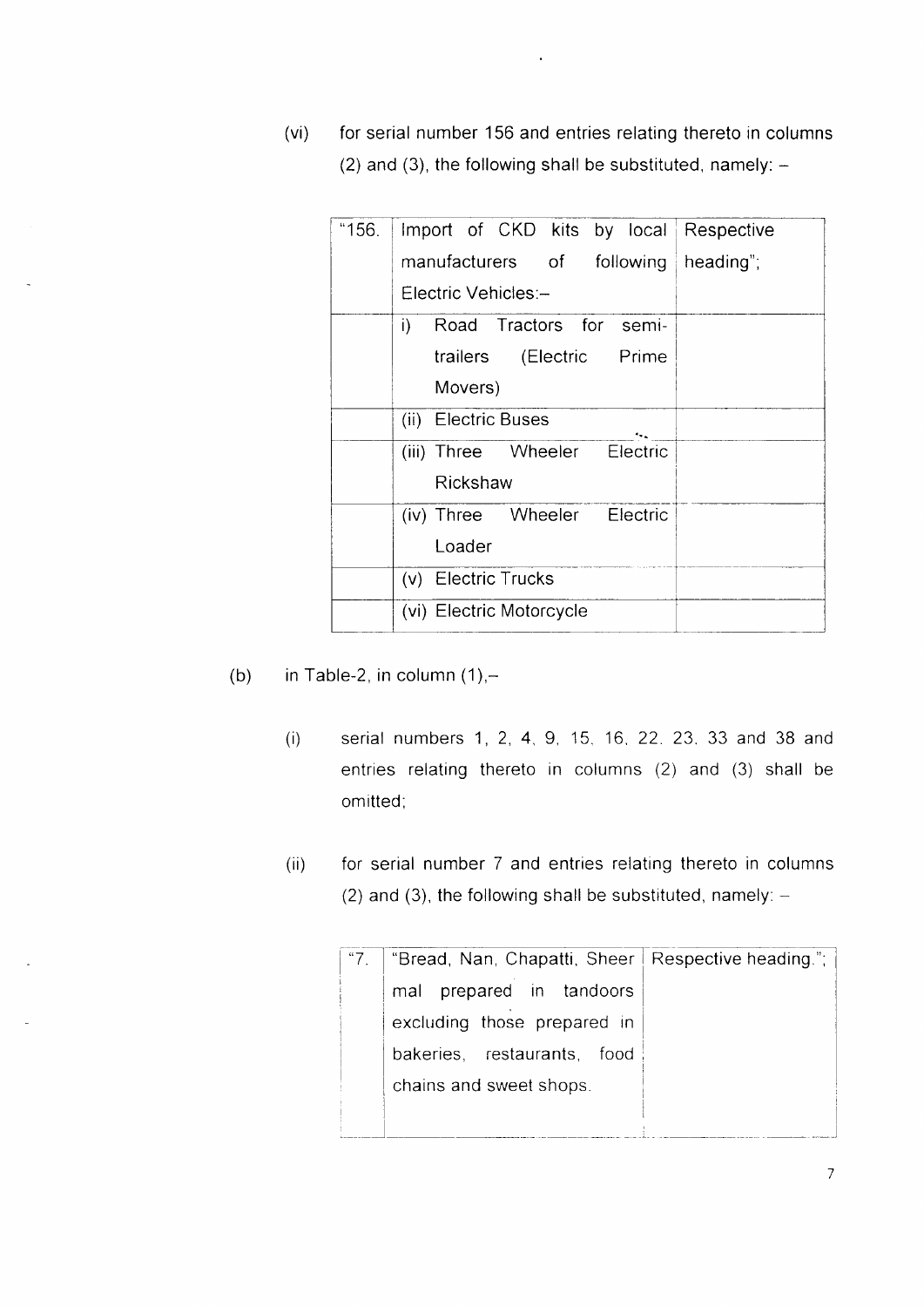(iii) after serial number 39 and entries relating thereto in colurnns (2) and (3), the following new serial numbers and entries relating thereto in in columns (2) and (3) shall be adcled, namely:-

| "40. | Live Animals and live<br>poultry | Respective headings   |
|------|----------------------------------|-----------------------|
| 41.  | Meat of bovine animals,          | Respective headings   |
|      | sheep,<br>goat<br>and            |                       |
|      | uncooked poultry meat            |                       |
|      | excluding those sold in          |                       |
|      | retail packing under<br>- a      |                       |
|      | brand name                       |                       |
| 42.  | Fish<br>and crustaceans          | Respective headings   |
|      | excluding those sold in          |                       |
|      | retail packaging under a         |                       |
|      | brand name                       |                       |
| 43.  | Live<br>plants<br>including      | 0601.1010, 0601.1090, |
|      | bulbs, roots and the like        | 0601.2000, 0602.1000. |
|      |                                  | 0602.2000, 0602.3000, |
|      |                                  | 0602.4000,            |
|      |                                  | 0602.9010 and         |
|      |                                  | 0602.9090             |
| 44.  | Cereals other than rice,         | Respective headings   |
|      | wheat, wheat and meslin          |                       |
|      | flour                            |                       |
| 45.  | Edible<br>vegetables             | 0701.1000, 0702.0000, |
|      | including<br>roots<br>and        | 0703.2000, 0703.9000, |
|      | tubers,<br>except<br>ware        | 0704.1000, 0704.2000, |
|      | potato<br>and<br>onions,         | 0704.9000, 0705.1100, |
|      | whether fresh, frozen or         | 0705.1900, 0705.2100, |
|      | otherwise<br>preserved           | 0705.2900, 0706.1000, |

 $\hat{\mathcal{A}}_{\text{in}}$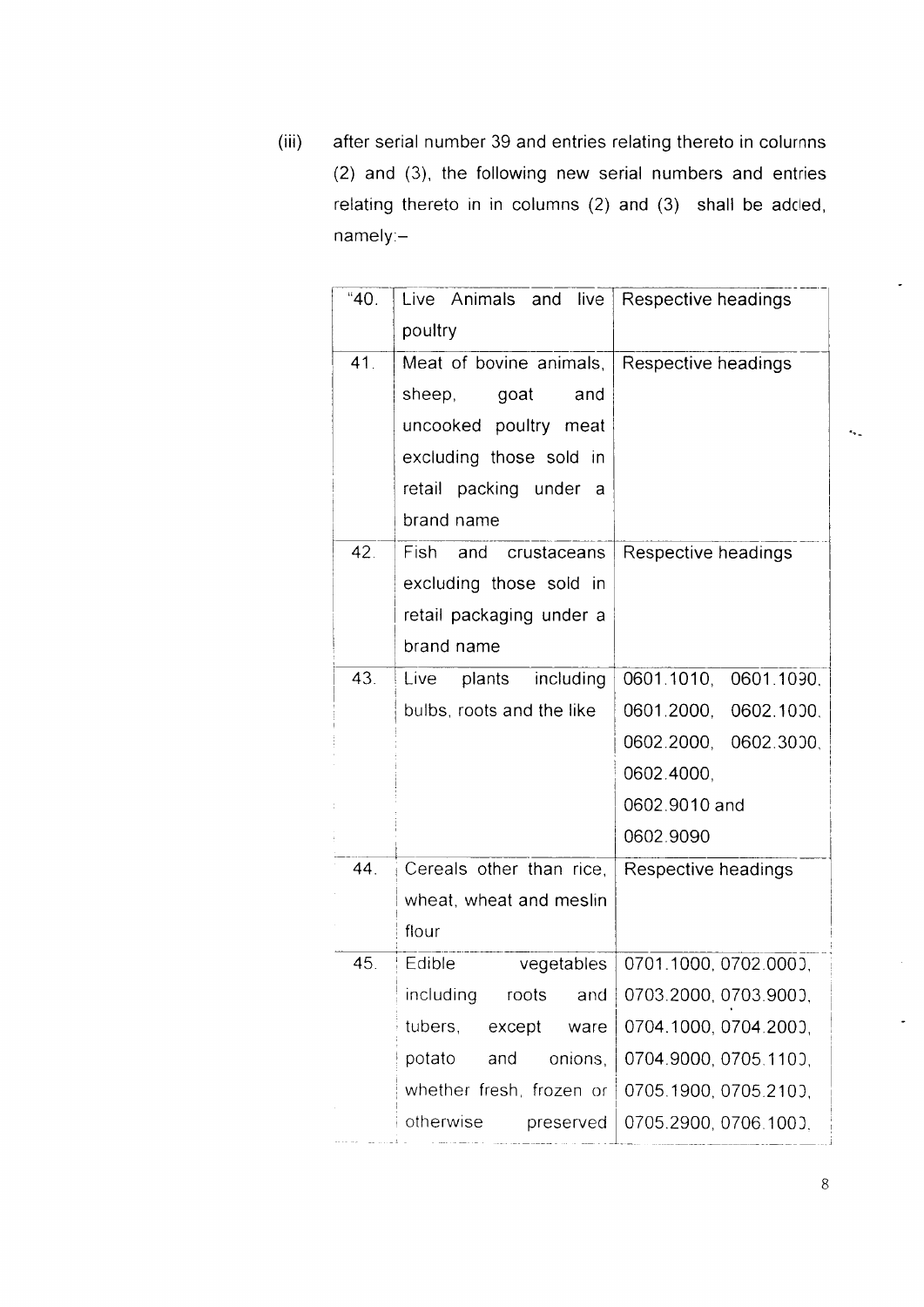|     | $(e.g.$ in cold storage) but        | 0706.9000, 0707.0000,                                    |
|-----|-------------------------------------|----------------------------------------------------------|
|     | excluding those bottled             | 0708.1000, 0708.2000,                                    |
|     | or canned.                          | 0708.9000, 0709.1000,                                    |
|     |                                     | 0709.2000, 0709.3000,                                    |
|     |                                     | 0709.4000, 0709.5100,                                    |
|     |                                     | 0709.5910, 0709.5990,                                    |
|     |                                     | 0709.6000, 0709.7000,                                    |
|     |                                     | 0709.9000, 0710.1000,                                    |
|     |                                     | 0710.2100, 0710.2200,                                    |
|     |                                     | 0710.2900, 0710.3000,                                    |
|     |                                     | 0710.4000, 0710.8000,                                    |
|     |                                     | 0710.9000, 0712.2000,                                    |
|     |                                     | 0712.3100, 0712.3200,                                    |
|     |                                     | 0712.3300, 0712.3900                                     |
|     |                                     | and 0712.9000                                            |
|     |                                     |                                                          |
| 46. | <b>Edible fruits</b>                | Respective headings                                      |
| 47. | Sugar cane                          | 1212.9300                                                |
| 48. | Eggs including eggs for<br>hatching | 0407.1900<br>0407.1100,<br>0407.2100<br>and<br>0407.2900 |
| 49. | Compost<br>$(non-$                  | Respective headings                                      |
|     | commercial fertilizer)              |                                                          |
| 50. | Locally manufactured                | 8471.3010<br>and                                         |
|     | laptops,<br>computers,              | 8471.3020                                                |
|     | notebooks whether<br>or             |                                                          |
|     | incorporating<br>not                |                                                          |
|     | multimedia<br>kit<br>and            |                                                          |
|     | personal computers                  |                                                          |
| 51. | Newspaper                           | Respective<br>headings";                                 |

in Table-3, in the Annexure, in column (1), serial numbers 1, 2,2A 3 4 5. 6 7, B. 9, 11, 13, 14, 14A, 15, 15A 158, <sup>17</sup>  $(C)$ 

 $\mathcal{A}$ 

9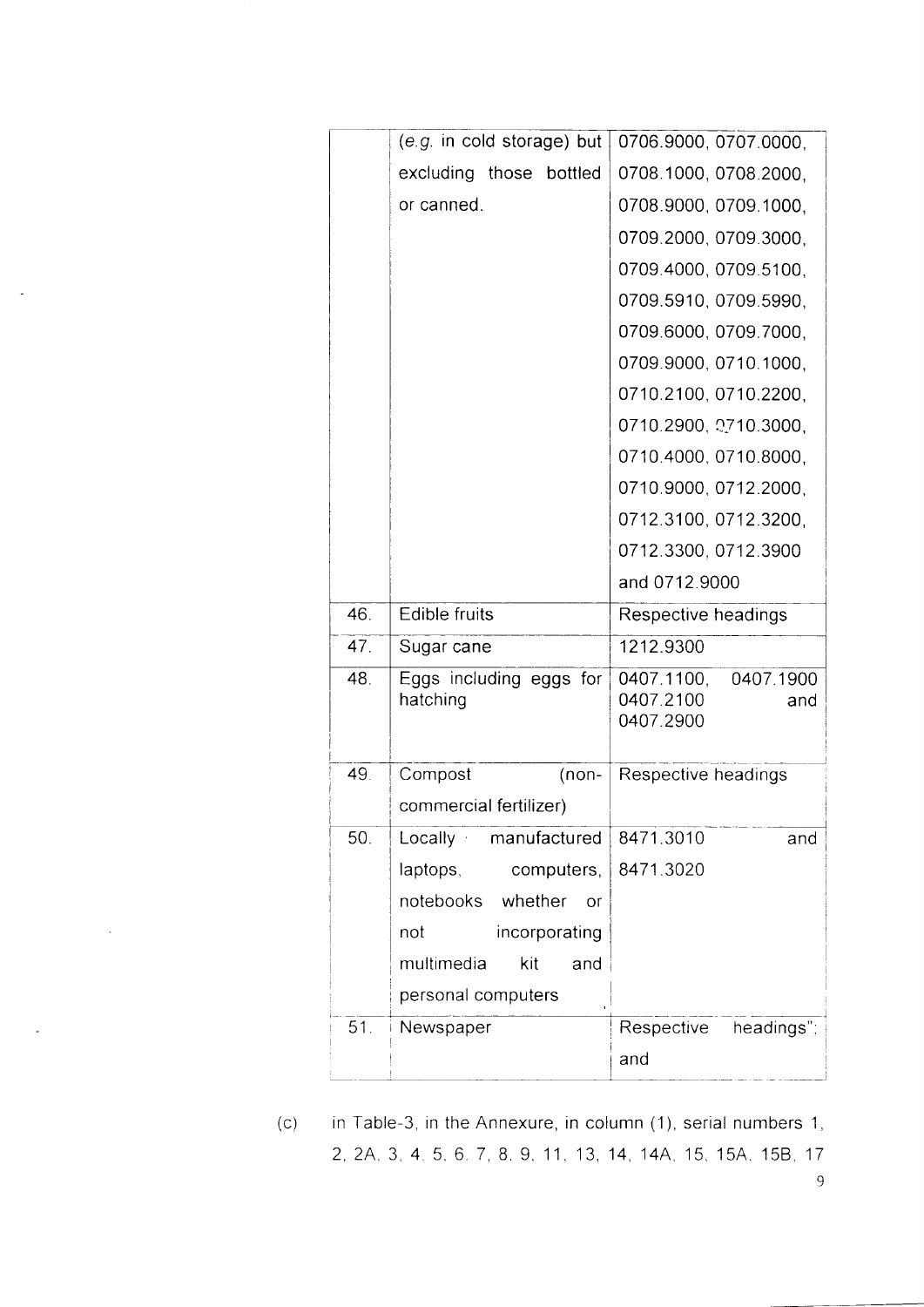and 21 and entries relating thereto in columns (2), (3) and (4) shall be omitted,

- (9) in the Eighth Schedule,-
	- (a) in Table-1, in column  $(1)$ ,-
		- (i) serial numbers 4,6,7,8, 9, 10, 11, 12, 13, 14, 15, 16. 17, 20,26,27,28,29, 30, 34,45,46,54,55, 59, 61,62,63 64, 66A, 66B, 68, 69, 75 and 76 and entries relating therelo in columns  $(2)$ ,  $(3)$ ,  $(4)$  and  $(5)$  shall be omitted;
		- (ii) against serial number 66, in column (4), for the expression "10%", the expression "12%" shall be substituted;
		- (iii) for serial number 70 and entries relating thereto in colunns  $(2)$ ,  $(3)$ ,  $(4)$  and  $(5)$ , the following shall be substituted, namely.-

| "70. | Following locally                                       | Respective | $1\%$ | Local    |
|------|---------------------------------------------------------|------------|-------|----------|
|      | manufactured                                            | heading    |       | supplies |
|      | electric vehicles                                       |            |       | only";   |
|      | (i) Road Tractors                                       |            |       |          |
|      | for<br>semi-                                            |            |       |          |
|      | trailers                                                |            |       |          |
|      | (Electric Prime                                         |            |       |          |
|      | Movers)                                                 |            |       |          |
|      | <b>Electric Buses</b><br>(ii)<br>Three Wheeler<br>(iii) |            |       |          |
|      | Electric                                                |            |       |          |
|      | Rickshaw                                                |            |       |          |
|      | (iv) Three Wheeler                                      |            |       |          |
|      | Electric Loader                                         |            |       |          |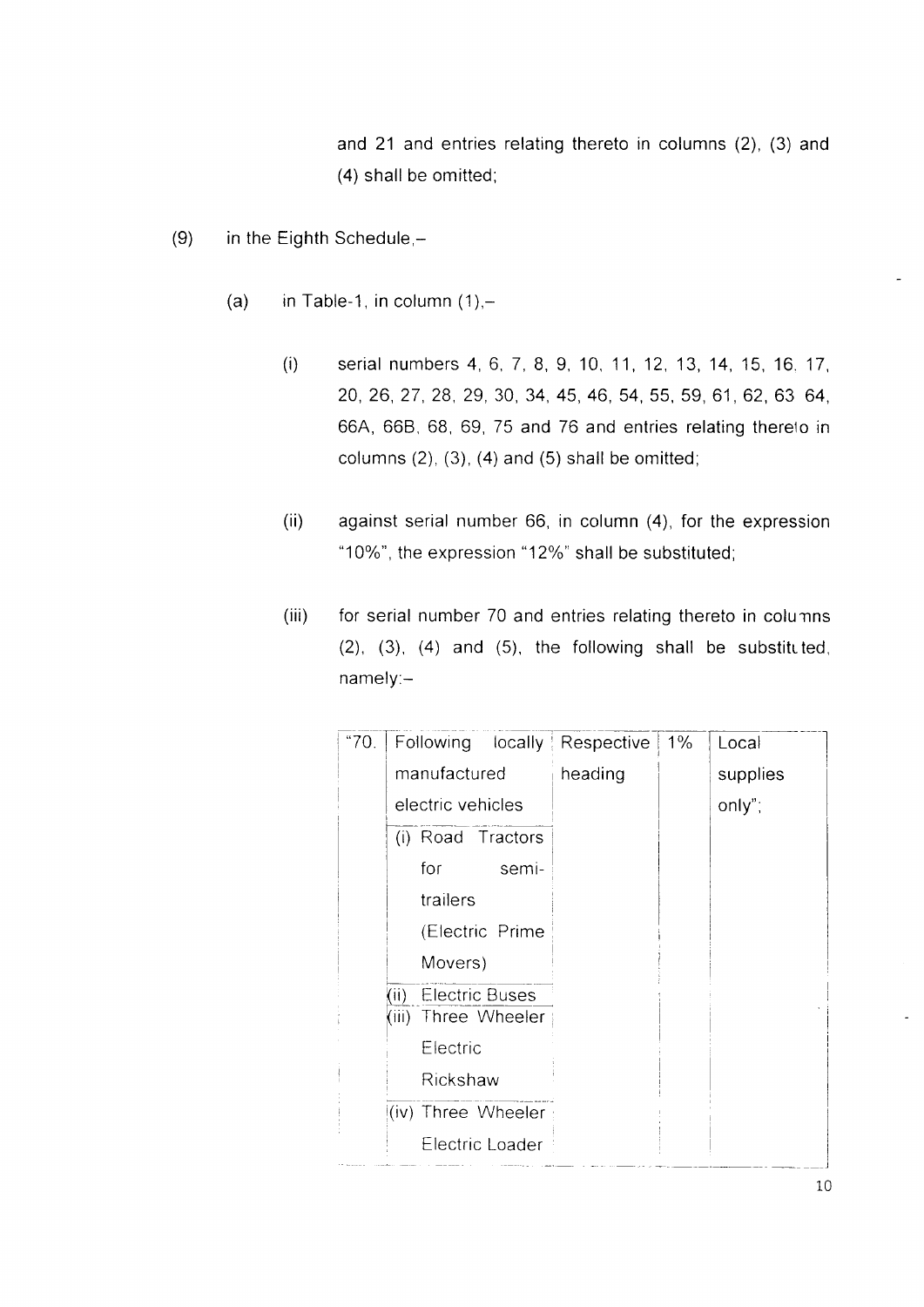|               | (v) Electric Trucks |  |  |
|---------------|---------------------|--|--|
| (vi) Electric |                     |  |  |
|               | Motorcycle          |  |  |

- (iv) against serial number 72, in column (5), for the expression "1000cc", the expression "850cc" shall be substituted,
- (v) for serial number 73 and entries relating thereto in columns (2), (3), (4) and (5), the following shall be substituted, namely:-

| "73.   Import and local | 87.03 | 12.5% | $\mathbf{H}_\mathrm{a}$ |
|-------------------------|-------|-------|-------------------------|
| supply of Hybrid        |       |       |                         |
| Electric Vehicles       |       |       |                         |
| upto 1800cc"            |       |       |                         |

(vi) after the omitted serial number 76 and entries relating thereto, the following new serial number and entries relating thereto in columns  $(2)$ ,  $(3)$ ,  $(4)$  and  $(5)$  shall be added, namely:-

| ."77. ÷ | personal                    | 8471.3020   5% | $\mathbb{R}^n$<br>imported |
|---------|-----------------------------|----------------|----------------------------|
|         | computers<br>and            | and            | CBU<br>ın                  |
|         | Laptop computers, 8471.3010 |                | condition";                |
|         | notebooks                   |                | and                        |
|         | whether or<br>not           |                |                            |
|         | incorporating               |                |                            |
|         | multimedia kit              |                |                            |

- (b) Table-2 shall be omitted;
- $(10)$  in the Ninth Schedule, in Table-II. in column  $(1)$ , against serial number 1, in column  $(2)$ .-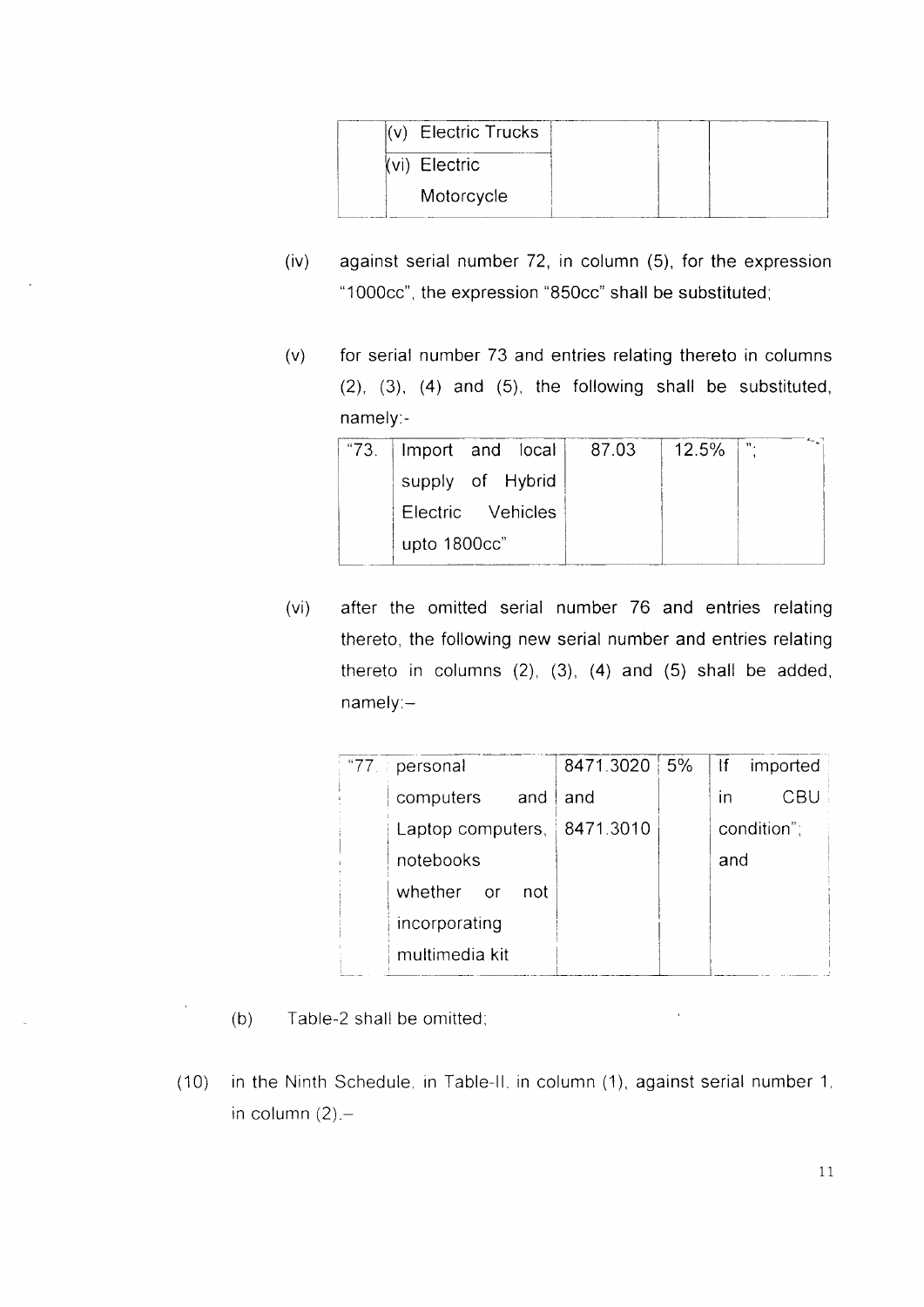- (a) against category  $E$ , in column (3), for the expression "Rs. 1,740", the expression "17% ad valorem" shall be substituted;
- (b) against category F, in column (3), for the expression "Rs. 5,400", the expression "17% ad valorem" shall be substituted; and
- (c) against category  $G$ , in column  $(3)$ , for the expression "Rs.  $9,270$ ", the expression "17% ad valorem" shall be substituted;

4. Amendments of Islamabad Capital Territory (Tax on Services), Ordinance, 2001, (XLII of 2001). - In the Islamabad Capital Territory (Tax on Services), Ordinance, 2001, (XLII of 2001), the following further amendments shall be made, namely:-

- $(1)$  in section 3,  $-$ 
	- (a) for sub-section  $(1)$ , the following shall be substituted, namely:-

"(1) Subject to the provisions of this Ordinance, there shal be charged, levied and paid a tax known as sales tax at rates specified in column (4) of Table-1 of the Schedule to this Ordinance of the value of the taxable services rendered or provided in the lslamabad Capital Territory.

Provided that the services specified in Table-2 of the Schedule shall be charged to tax at such rates and subject to such conditions and limitations as specified therein:": and

(b) in sub-section  $(2)$ , for the words "the Schedule to this Ordinance", the expression "Table-1 or Table-2 of the Schedule to this Ordinance, as the case may be." shall be substituted,

12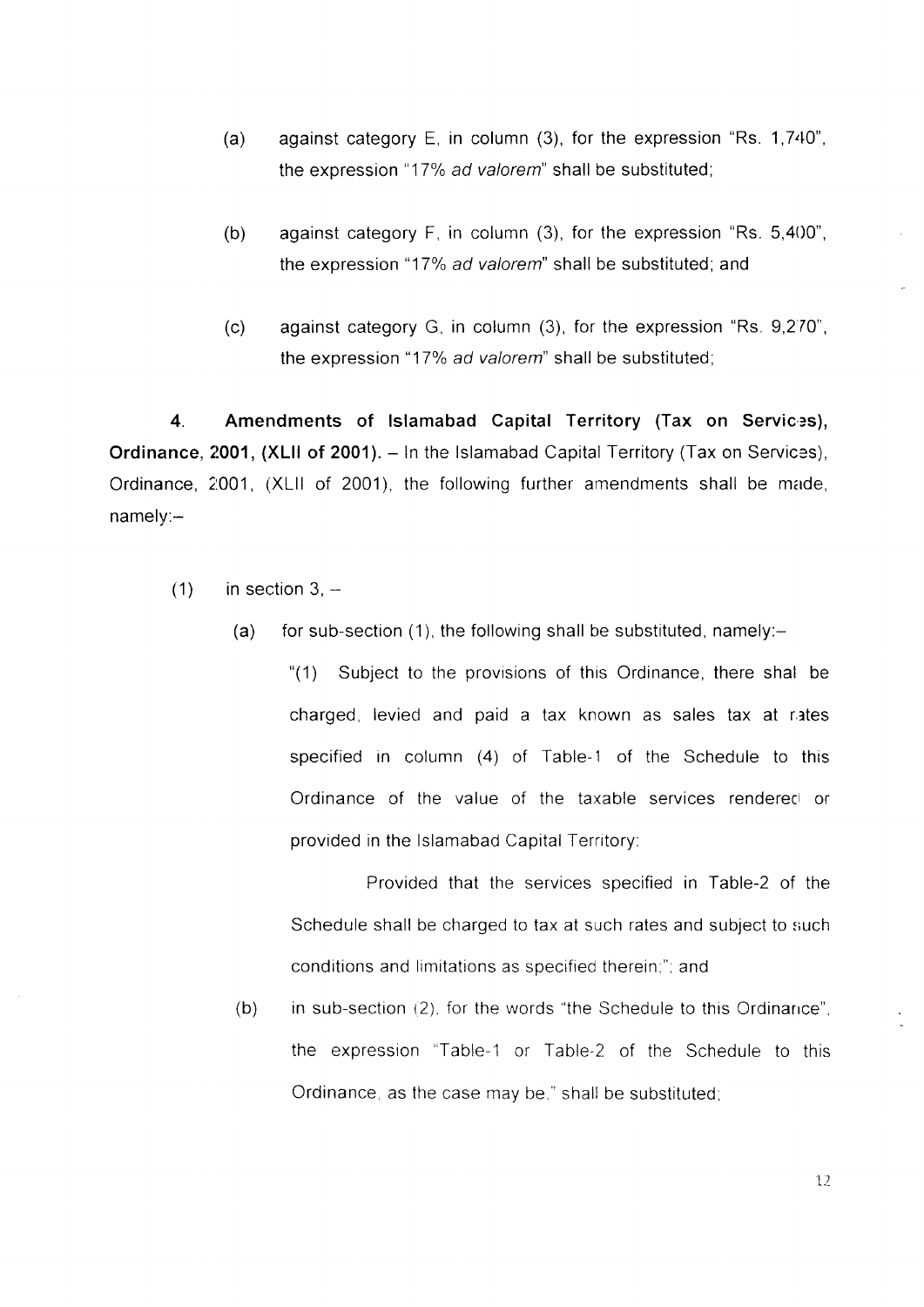- (2) in the Schedule,
	- (a) the existing schedule shall be re-named as Table-1; and
	- (b) after Table-1 amended as aforesaid, the following new Table shall be added, namely:-

|                |                                  |                                        | <b>PCT</b>  |                 |
|----------------|----------------------------------|----------------------------------------|-------------|-----------------|
| S.No.          | <b>Description</b>               |                                        | Heading, if | Rate of Tax     |
|                |                                  |                                        | applicable  |                 |
| (1)            |                                  | (2)                                    | (3)         | (4)             |
| 1 <sub>1</sub> | Construction services, excluding |                                        | 9814.2000   | Zero per cent   |
|                |                                  |                                        | and         | subject to the  |
|                | (i)                              | Construction projects (industrial      | 9824.0000   | condition that  |
|                |                                  | and commercial) of the value           |             | no input tax    |
|                |                                  | (excluding actual and documented       |             | adjustment or   |
|                |                                  | cost of land) not exceeding Rs.50      |             | refund shall be |
|                |                                  | million per annum.                     |             | admissible      |
|                | (ii)                             | The cases where sales tax is           |             |                 |
|                |                                  | otherwise paid as property             |             |                 |
|                |                                  | developers or promoters.               |             |                 |
|                | (iii)                            | Government civil works including       |             |                 |
|                |                                  | cantonment boards.                     |             |                 |
|                | (iv)                             | Construction of industrial zones,      |             |                 |
|                |                                  | consular building and other            |             |                 |
|                |                                  | organizations exempt from income       |             |                 |
|                |                                  | tax.                                   |             |                 |
|                | (v)                              | Residential construction projects      |             |                 |
|                |                                  | where the covered area does not        |             |                 |
|                |                                  | exceed 10,000 square feet for          |             |                 |
|                |                                  | houses and 20,000 square feet for      |             |                 |
|                |                                  | apartments.                            |             |                 |
| $\overline{2}$ |                                  | Services provided for personal care by | 9810.0000.  | Five per cent   |

# "Table-2

13

 $\hat{\mathcal{L}}$ 

 $\kappa_{\alpha_{\infty}}$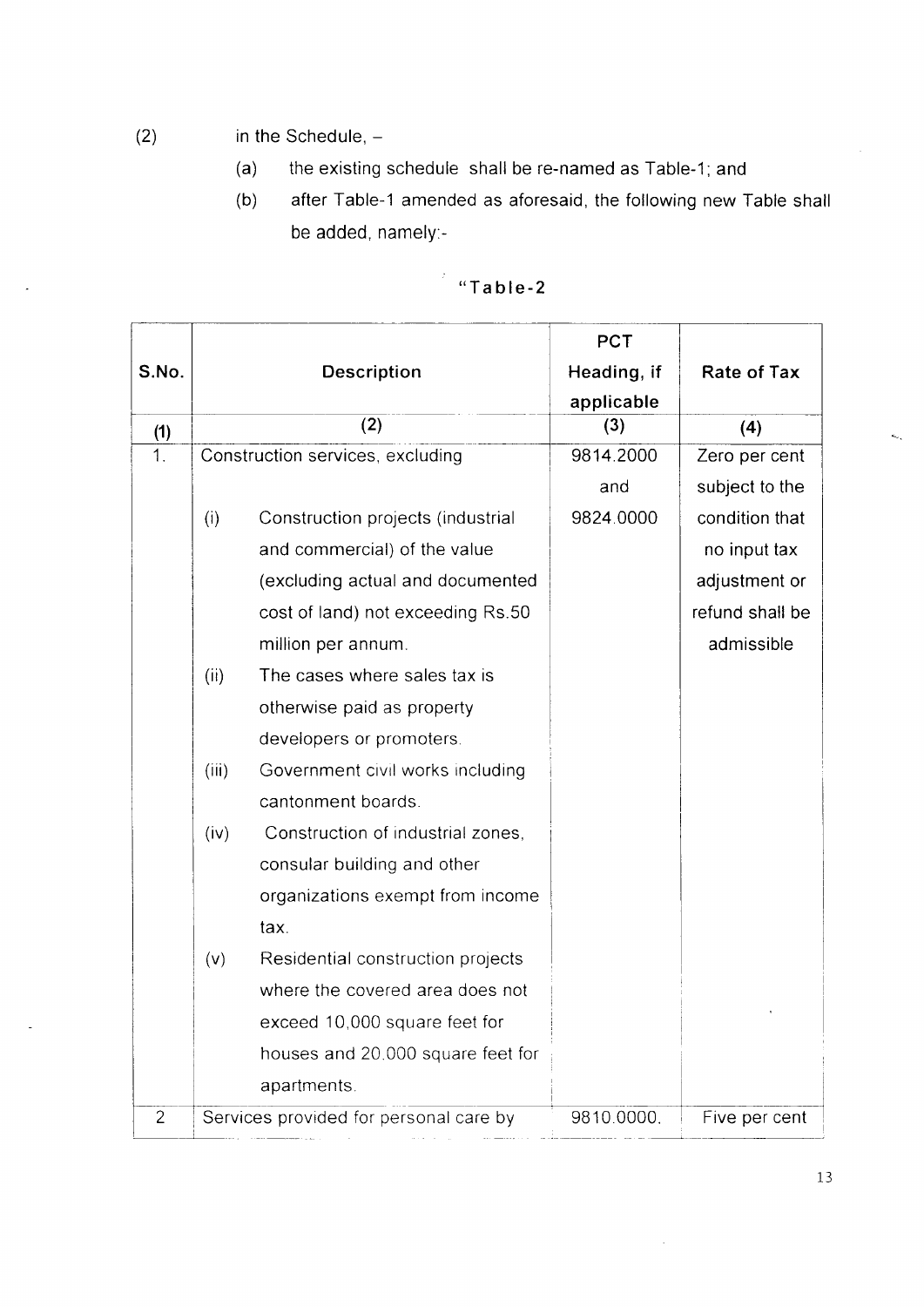|    | beauty parlours, clinics and slimming           | 9821.4000  | subject to the    |
|----|-------------------------------------------------|------------|-------------------|
|    | clinics, body massage centres, pedicure         | and        | condition that    |
|    | centres, including cosmetic and plastic         | 9821.5000  | no input tax      |
|    | surgery by such parlours / clinics, but         |            | adjustment or     |
|    | excluding cases where -                         |            | refund shall be   |
|    | (i)<br>annual turnover does not exceed          |            | admissible.       |
|    | Rs.3.6 million; or                              |            |                   |
|    | the facility of air-conditioning is not<br>(ii) |            |                   |
|    | installed or available in the                   |            |                   |
|    | premises.                                       |            |                   |
| 3. | Services provided by freight forwarding         | 9805.3000  | Five percent or   |
|    | agents, and packers and movers.                 | and        | Rs. 1000 per      |
|    |                                                 | 9819.1400  | bill of lading,   |
|    |                                                 |            | whichever is      |
|    |                                                 |            | higher subject    |
|    |                                                 |            | to the condition  |
|    |                                                 |            | that no input tax |
|    |                                                 |            | adjustment or     |
|    |                                                 |            | refund shall be   |
|    |                                                 |            | admissible.       |
| 4. | Services provided by tour operators and         | 9803.9000. | Five per cent     |
|    | travel agents including all their allied        | 9805.5000  | subject to the    |
|    | services or facilities (other than Hajj and     | and        | condition that    |
|    | Umrah).                                         | 9805.5100  | no input tax      |
|    |                                                 |            | adjustment or     |
|    |                                                 |            | refund shall be   |
|    |                                                 |            | admissible.       |
| 5. | Services provided by specialized                | 98.20      | Five per cent     |
|    | workshops or undertakings (auto-                |            | subject to the    |
|    | workshops; workshops for industrial             |            | condition that    |
|    | machinery, construction and earth-              |            | no input tax      |
|    | moving machinery or other special               |            | adjustment or     |

 $\hat{\mathcal{A}}$ 

 $\ddot{\phantom{a}}$ 

i.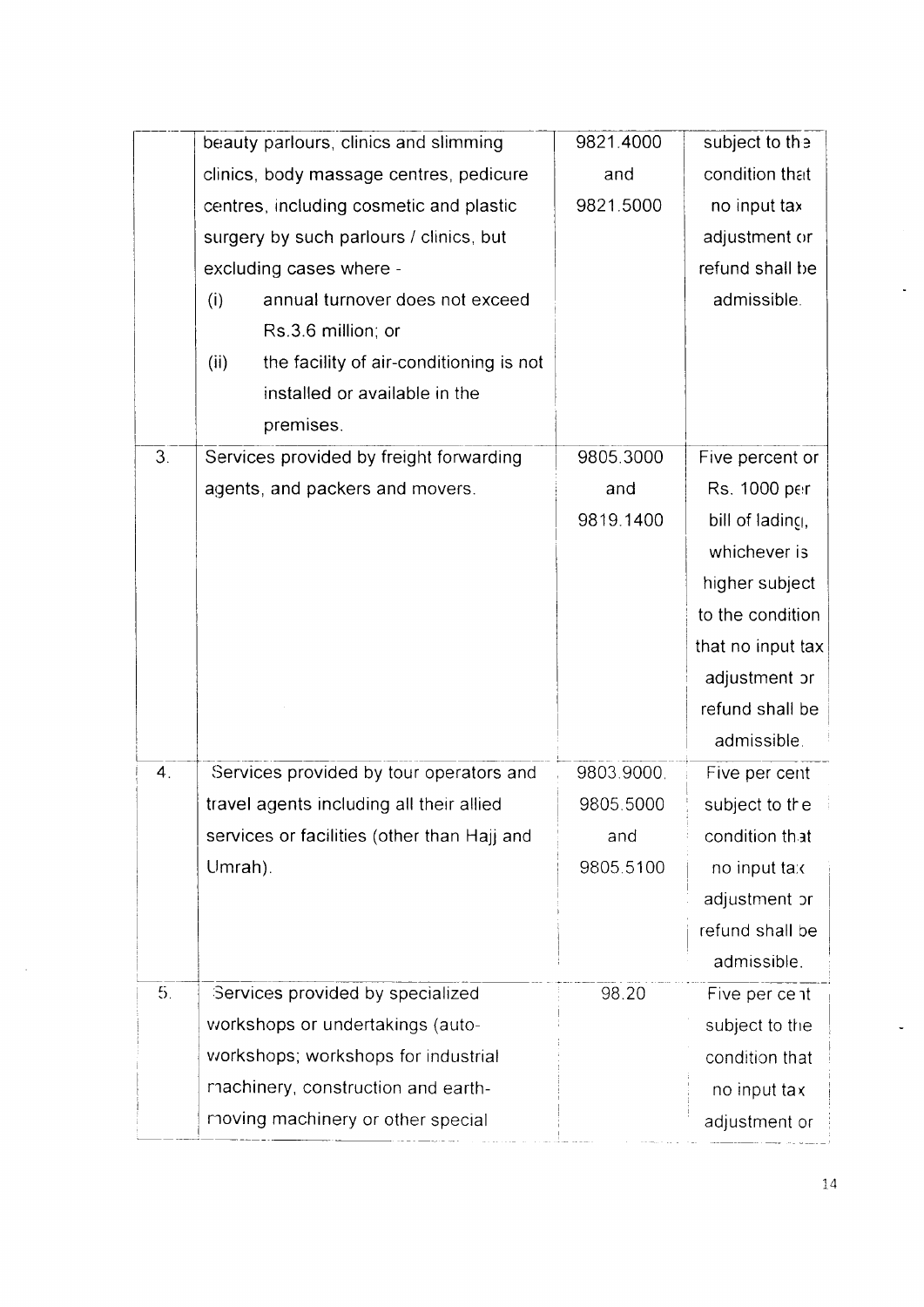|    | purpose machinery etc; workshops for        |            | refund shall be |
|----|---------------------------------------------|------------|-----------------|
|    | electric or electronic equipment or         |            | admissible.     |
|    | appliances etc. Including computer hard     |            |                 |
|    | ware; car washing or similar service        |            |                 |
|    | stations and other workshops).              |            |                 |
| 6. | Services provided by health clubs, gyms,    | 9821.1000, | Five per cent   |
|    | physical fitness centres, indoor sports and | 9821.2000  | subject to the  |
|    | games centres and body or sauna             | and        | condition that  |
|    | massage centres.                            | 9821.4000  | no input tax    |
|    |                                             |            | adjustment or   |
|    |                                             |            | refund shall be |
|    |                                             |            | admissible.     |
| 7. | Services provided by laundries and dry      | 9811.0000  | Five per cent   |
|    | cleaners.                                   |            | subject to the  |
|    |                                             |            | condition that  |
|    |                                             |            | no input tax    |
|    |                                             |            | adjustment or   |
|    |                                             |            | refund shall be |
|    |                                             |            | admissible.     |
| 8. | Services provided by property dealers       | Respective | Zero per cent   |
|    | and realtors.                               | headings   | subject to the  |
|    |                                             |            | condition that  |
|    |                                             |            | no input tax    |
|    |                                             |            | adjustment or   |
|    |                                             |            | refund shall be |
|    |                                             |            | admissible.     |
| 9. | Services provided by car / automobile       | Respective | Five per cent   |
|    | dealers.                                    | headings   | subject to the  |
|    |                                             |            | condition that  |
|    |                                             |            | no input tax    |
|    |                                             |            | adjustment or   |
|    |                                             |            | refund shall be |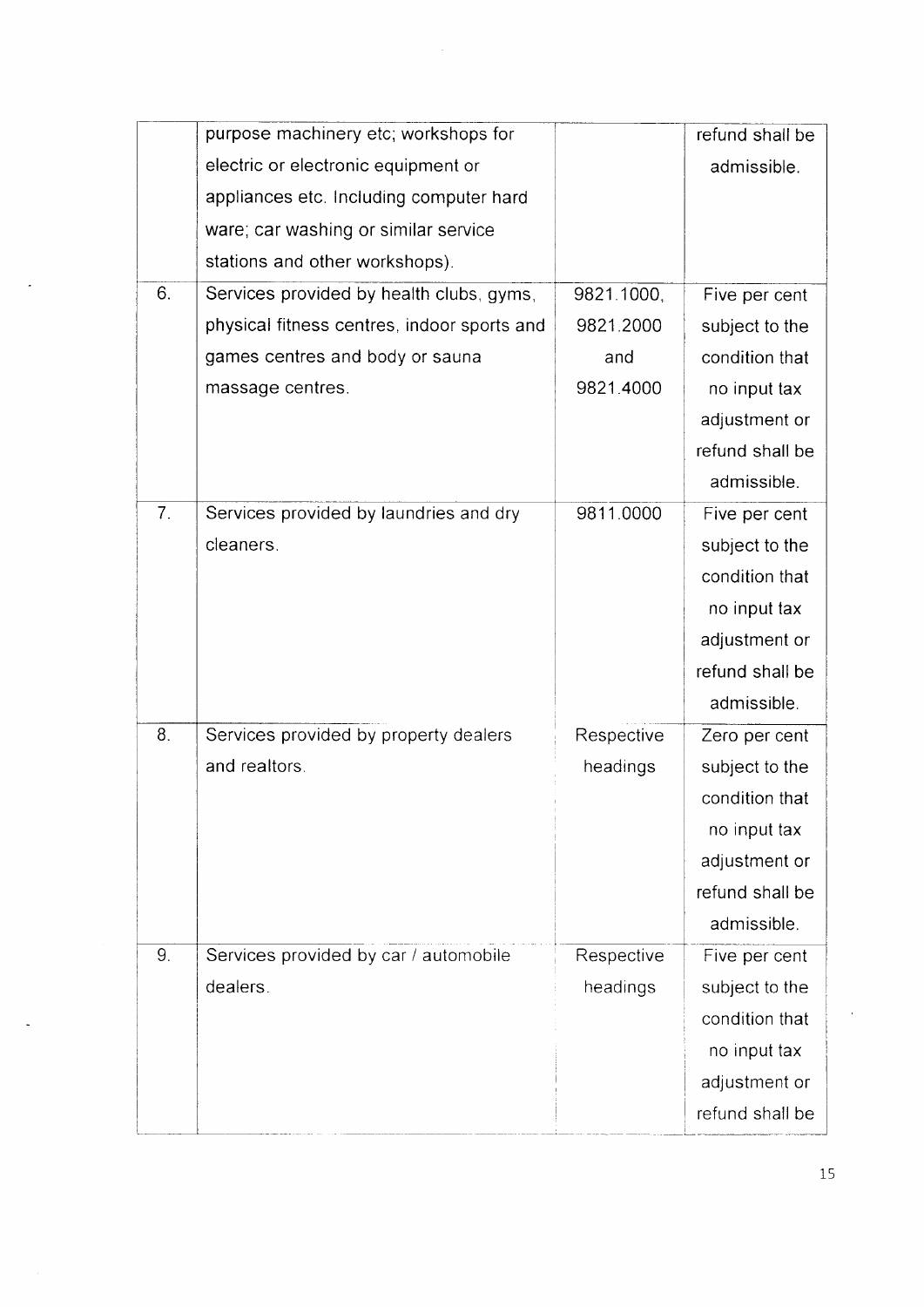|     |                                                                                                                                                                                                                                                                                                                                                             |              | admissible.         |
|-----|-------------------------------------------------------------------------------------------------------------------------------------------------------------------------------------------------------------------------------------------------------------------------------------------------------------------------------------------------------------|--------------|---------------------|
| 10. | Services provided or rendered by                                                                                                                                                                                                                                                                                                                            | Respective   | Five per cent.      |
|     | marriage halls and lawns, by whatever                                                                                                                                                                                                                                                                                                                       | headings     | subject to the      |
|     | name called, including "pandal" and                                                                                                                                                                                                                                                                                                                         |              | condition that      |
|     | "shamiana" services and caterers.                                                                                                                                                                                                                                                                                                                           |              | no input tax        |
|     |                                                                                                                                                                                                                                                                                                                                                             |              | adjustment or       |
|     |                                                                                                                                                                                                                                                                                                                                                             |              | refund shall be     |
|     |                                                                                                                                                                                                                                                                                                                                                             |              | admissible.         |
| 11. | IT services and IT-enabled services.                                                                                                                                                                                                                                                                                                                        | Respective   | <b>Five Percent</b> |
|     | <b>Explanation.-</b> For the purpose of this<br>$entry -$                                                                                                                                                                                                                                                                                                   | headings     |                     |
|     | (a) "IT services" include software<br>development, software maintenance,<br>system integration, web design, web<br>development, web hosting and network<br>design; and                                                                                                                                                                                      |              |                     |
|     | (b) "IT enabled services"<br>include<br>inbound<br>outbound call<br>centres,<br>or<br>medical<br>transcription,<br>remote<br>graphics<br>monitoring,<br>design,<br>services, HR<br>accounting<br>services.<br>telemedicine<br>centers,<br>data<br>entry<br>operations, locally produced television<br>claims<br>programs<br>and<br>insurance<br>processing. |              |                     |
| 12. | Services provided by property developers                                                                                                                                                                                                                                                                                                                    | 9807.0000    | Zero per cent       |
|     | and promoters (including allied services)                                                                                                                                                                                                                                                                                                                   | and          | subject to the      |
|     | relating to low cost housing schemes                                                                                                                                                                                                                                                                                                                        | respective   | condition that      |
|     | sponsored or approved by Naya Pakistan                                                                                                                                                                                                                                                                                                                      | sub-headings | no input tax        |
|     | Housing and Development Authority or                                                                                                                                                                                                                                                                                                                        | of heading   | adjustment or       |
|     | under Government's Ehsaas programme.                                                                                                                                                                                                                                                                                                                        | 98.14        | refund shall be     |
|     |                                                                                                                                                                                                                                                                                                                                                             |              | admissible";        |

l6

 $\ddot{\phantom{a}}$ 

 $\ddot{\phantom{a}}$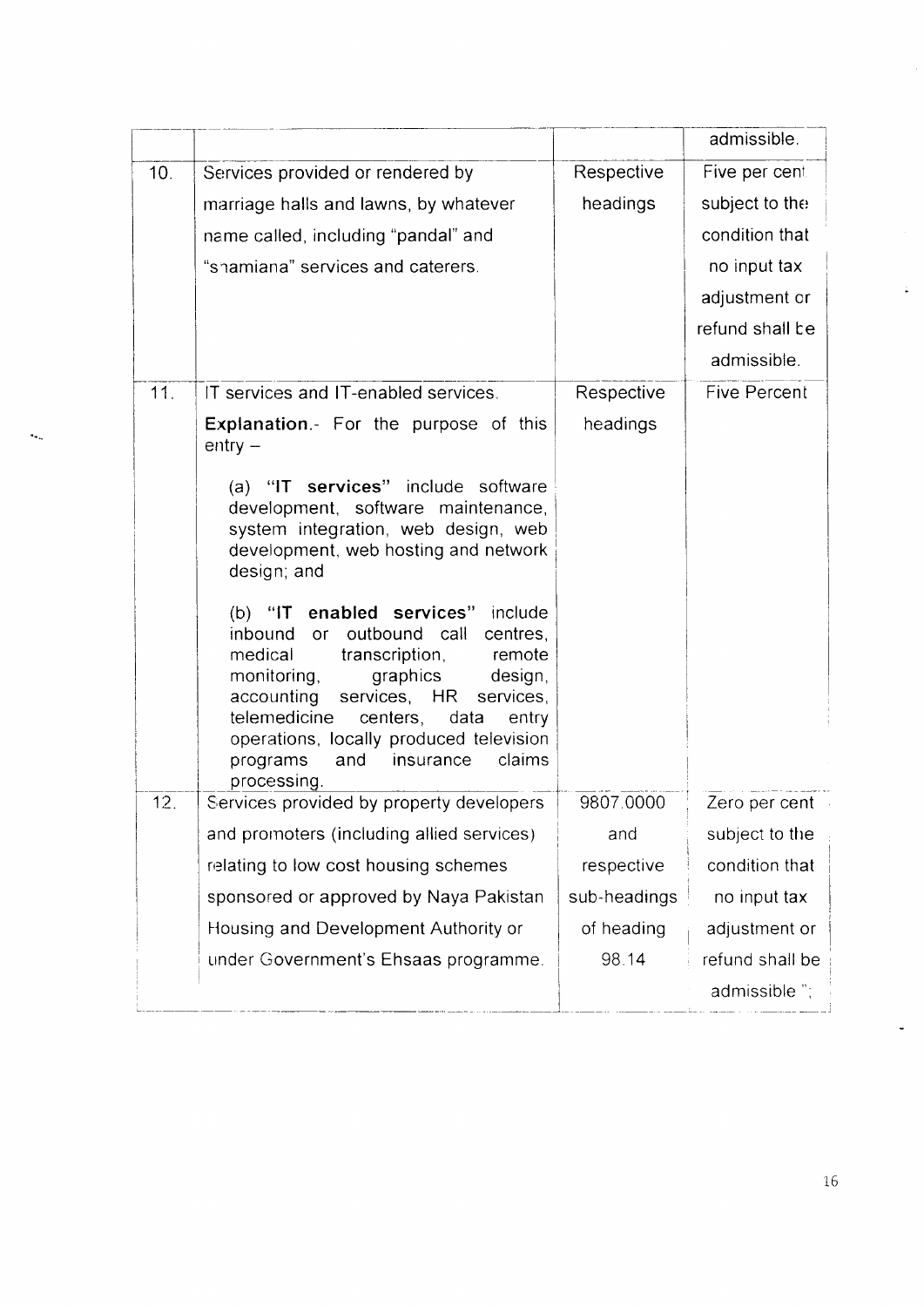5. Amendments of Income Tax Ordinance, 2001 (XLIX of 2001).  $-$  In the lncome Tax Ordinance,2001 (XLIX of 2001), the following further amendments shall be made, namely:-

- (1) in section 2, after clause (17A), the following new clause shall be inserted, namely:-
	- "(178) "digital means" mean electronic or digital payments as defined by the State Bank of Pakistan;";
- $(2)$  in section 21, in clause (la), in the proviso, for the semi colon at the end, a colon shall be substituted and thereafter the following new proviso shall be added,  $namely:$

"Provided further that this clause shall be effective from such date as the Board may notify;";

 $(3)$  in section 153, in sub-section  $(3)$ , in the proviso, in clause  $(c)$ , for the semi colon at the end, a full stop shall be substituted and thereafter the following explanation shall be added, namely: $-$ 

**"Explanation** – For the removal of doubt, it is explained that the income of resident person referred to in sub-section (3) means the amount on which tax is deductible under sub-section (1) or (2) of this section.";

- (4) in section 165A, in sub-section  $(1)$ ,-
	- (a) in clause (d), for full stop at the end, a semi colon and the word "and" shall be substituted; and
	- (b) after the omitted clause (e), the following new clause shall be added, namely: -
		- "(f) a list of persons containing particulars of their business accounts opened or re-designated during each preceding calendar month ",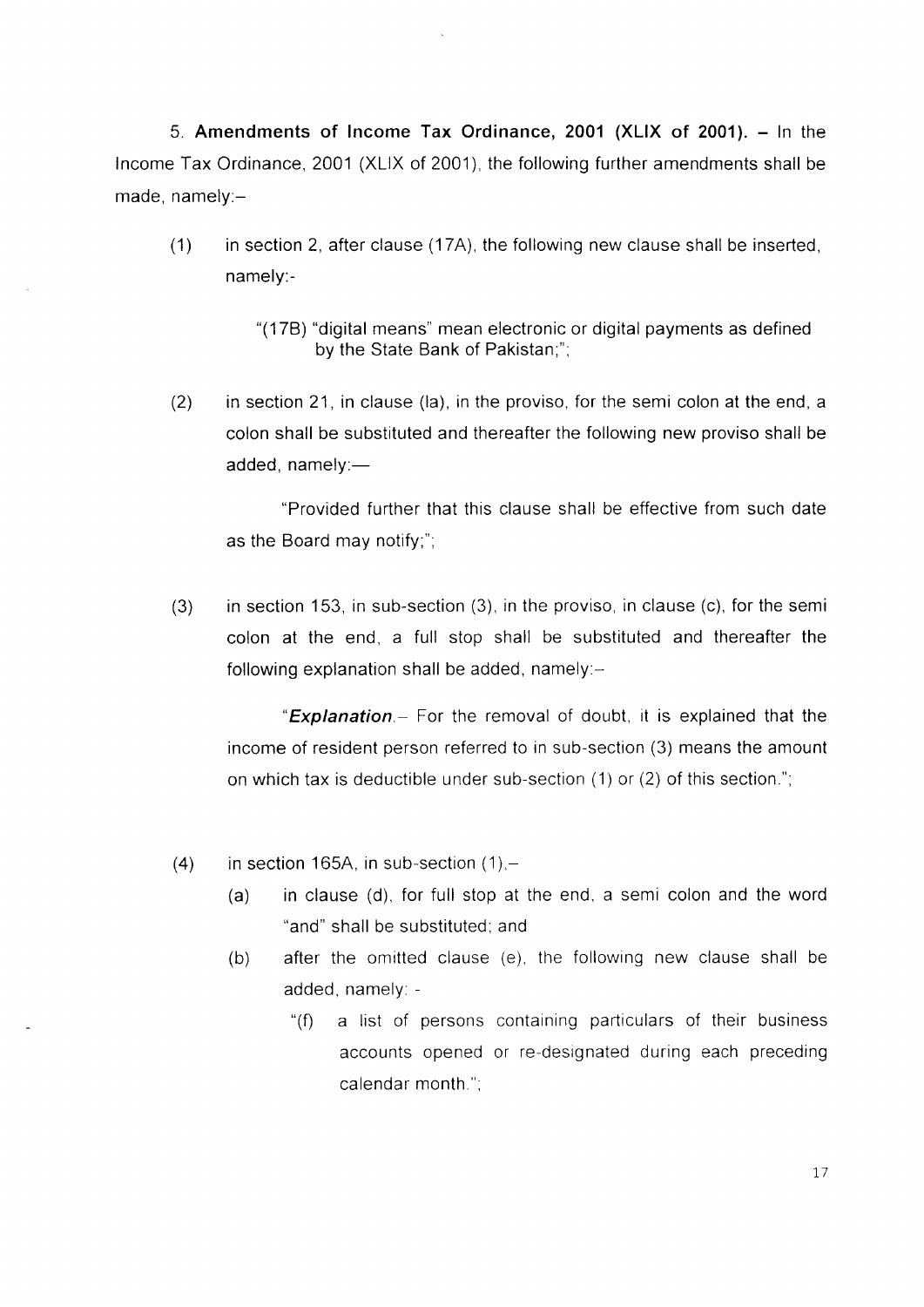$(5)$  in section 216, in sub-section  $(3)$ ,-

 $\mathbf{z}_{\mathbf{w}_\mathbf{z}}$ 

- (a) in clause (s), for full stop at the end, a semi colon and the word "or" shall be substituted; and
- $(b)$  after clause (s), amended as foresaid, the following new clause shall be added and shall always be deemed to have been so added, namely.-
	- " $(t)$  in respect of any high-level public officials and public servants in BPS-17 and above, their spouses, children or benamidars, or any person in relation to whom the a'orementioned persons are beneficial owner:

Provided that nothing in clause (t) shall apply to those who are expressly excepted under clause (iv) of sub-section (m) of section 5 of the National Accountability Bureau Ordinance, 1999 (Ordinance No. XVlll of 1999).

Explanation.- "High-level public officials" mean politically exposed persons as defined by a rule, regulation, executive order or instrument; or under any law for the time being in force.";

(6) in section 233, after sub-section (3), the following explanation shall be added, namely:-

> "Explanation.- For the removal of doubt, it is explained that the income of person referred to in sub-sections  $(2B)$  and  $(3)$  means the amount on which tax is deductible under sub-sections  $(1)$  or  $(2A)$ of this section.";

(7) after section 236C, the following new section shall be inserted, namely:-

> "236CA. Advance tax on TV plays and advertisements.- (1)Any licensing authority certifying any foreign TV drama seral or a play dubbed in Urdu or any other language. for screening and viewing on any landing rights channel, shall collect advance tax at the rates specified in Division XA of Part IV of the First Schedule.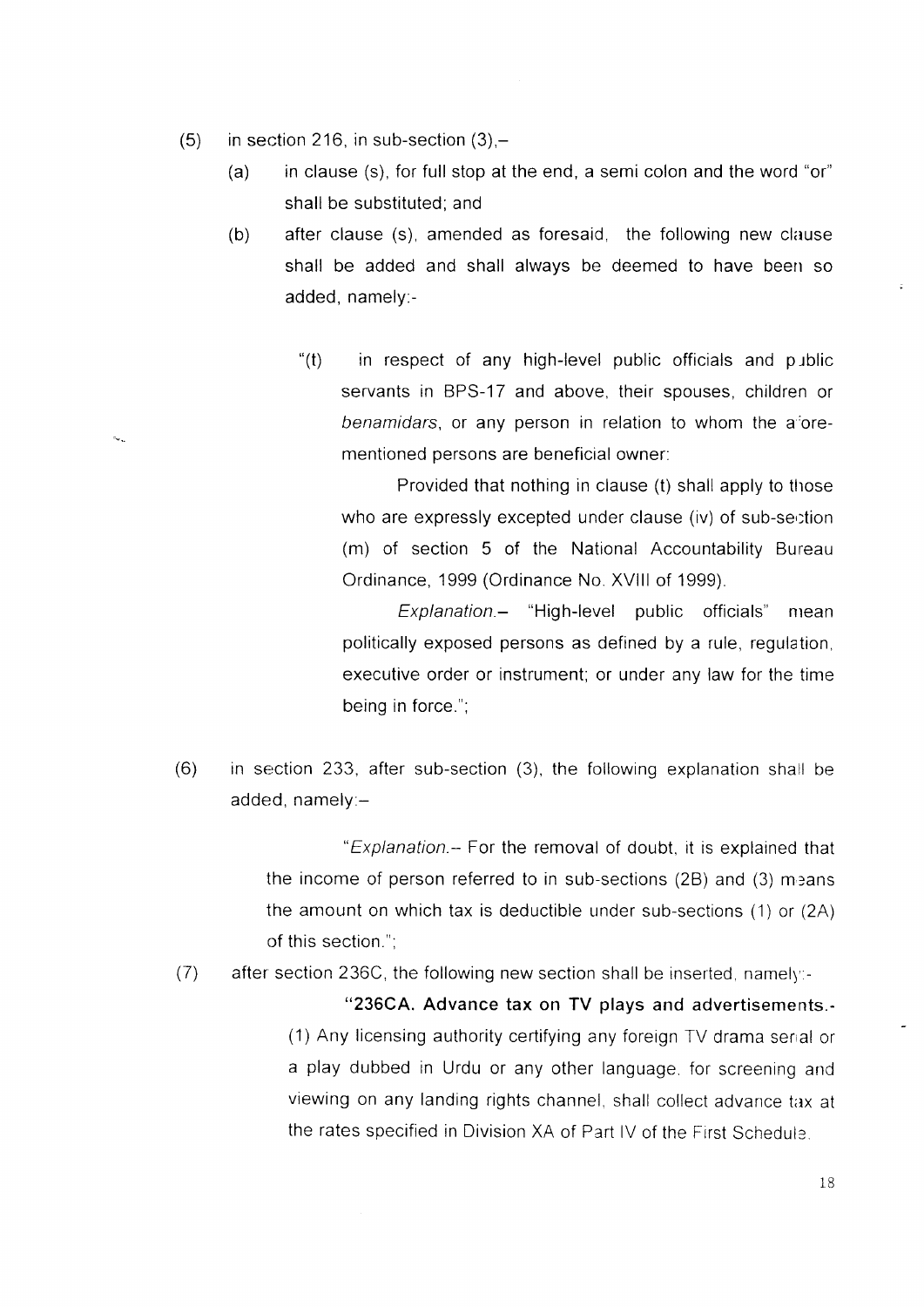(2) Any licensing authority certifying any commercial for advertisement starring foreign actor, for screening and viewing on any landing rights channel shall collect advance tax at the rates specified in Division XA of Part lV of the First Schedule.

(3) fhe tax required to be collected under this section shall be minimum tax in respect of income arising from such drama serial or play or advertisement referred to in sub-section (1) or (2) of this section.";

(8) in section 236Q, after sub-section (3), the following explanation shall be added,  $namely:-$ 

"Explanation.- For the removal of doubt, it is explained that the income of person referred to in sub-section (3) means the amount on which tax is deductible under sub-section (1) or (2) of this section.";

- $(9)$  in the First Schedule,-
	- $(A)$  in Part I, in Division III,-
		- (i) in clause (b), for the expression "and  $(c)$ " the expression ",(c) and (d)" shall be substituted; and
		- (ii) clause (c) shall be re-numbered as clause (d) and after clause (b), amended as aforesaid, the following new clause shall be inserted, namely: $-$ 
			- "(c) 0% in case of dividend received by a REIT scheme from Special Purpose Vehicle and 35% in case of dividend received by others from Special Purpose Vehicle as defined under the Real Estate lnvestment Trust Regulations, 2015.";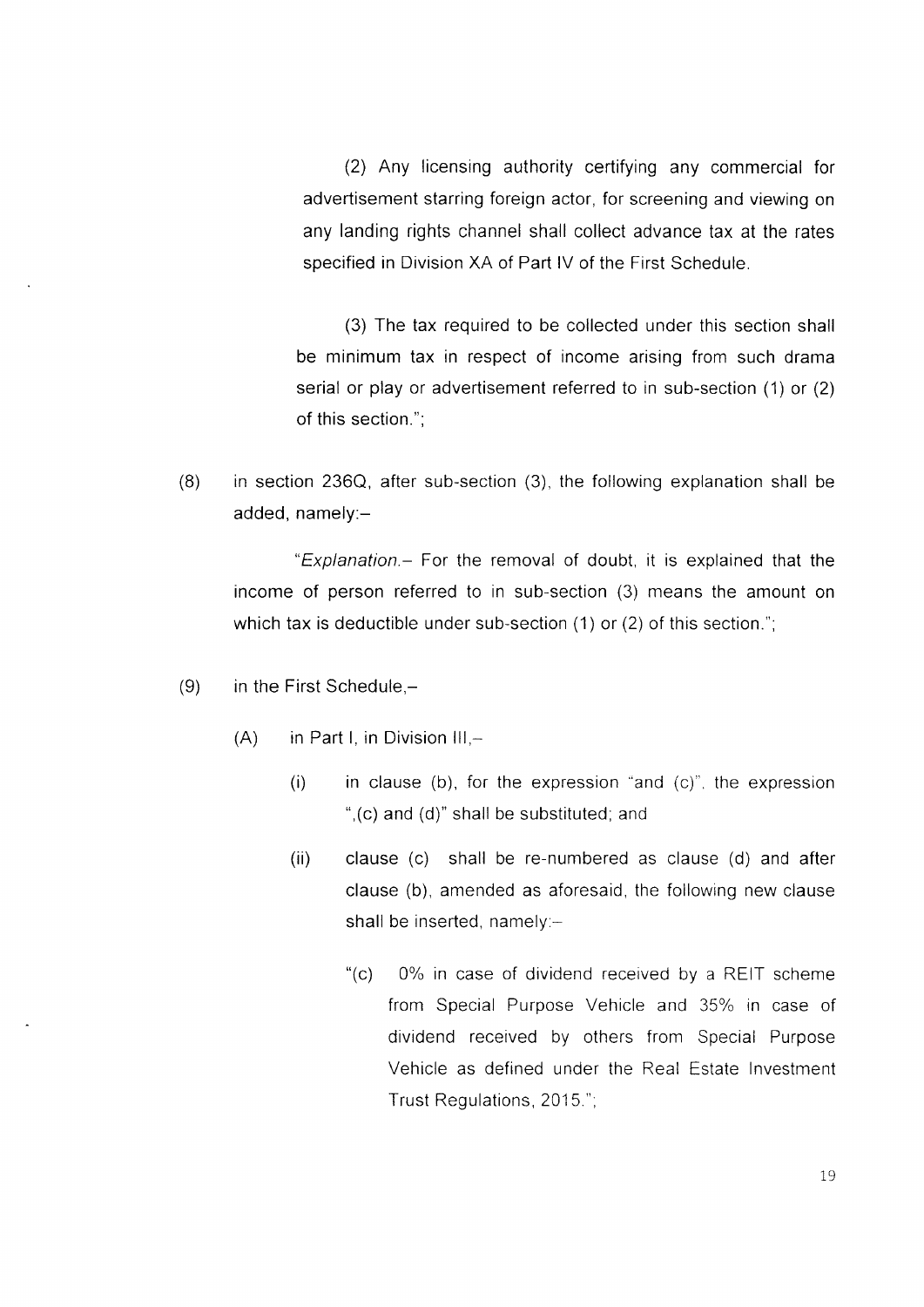- $(B)$  in Part III, in Division I,-
	- $(i)$  in clause  $(b)$ , for the expression "and  $(ba)$ ; and", the expression " $(c)$  and  $(d)$ ;" shall be substituted; and
	- after clause (b), amended as aforesaid, the following new clause shall be inserted, namely:-(ii)
		- "(c) 0% in case of dividend received by a REIT scheme from Special Purpose Vehicle and 35% in case of dividend received by others from Special Purpose Vehicle as defined under the Real Estate Investment Trust Regulations, 2015, and"; and
	- (iii) clause (ba) shall be re-numbered as clause (d); and
	- $(C)$  in Part IV,-

 $\epsilon_{\rm eq}$ 

- $(a)$  in Division V, in the Table, in the first column, against Serial Number (b), in the third column, for the expression "10'% for tax year 2022 and 8% onwards", the expression "15%" shall be substituted; and
- (b) in Division VII, in clause  $(3)$ . for the TABLE, the following shall be substituted, namely:

|               | S.No.   Engine capacity | Tax        |
|---------------|-------------------------|------------|
|               |                         |            |
|               | Up to 1000cc            | Rs.100,000 |
| $\mathcal{P}$ | $\pm$ 1001cc to 2000cc  | Rs.200.000 |
| 3             | 2001cc and above        | Rs.400,000 |

.TABLE

 $(c)$  after Division X, the following new Division shall be inserted. namely.-

 $\mathbb{C}^2$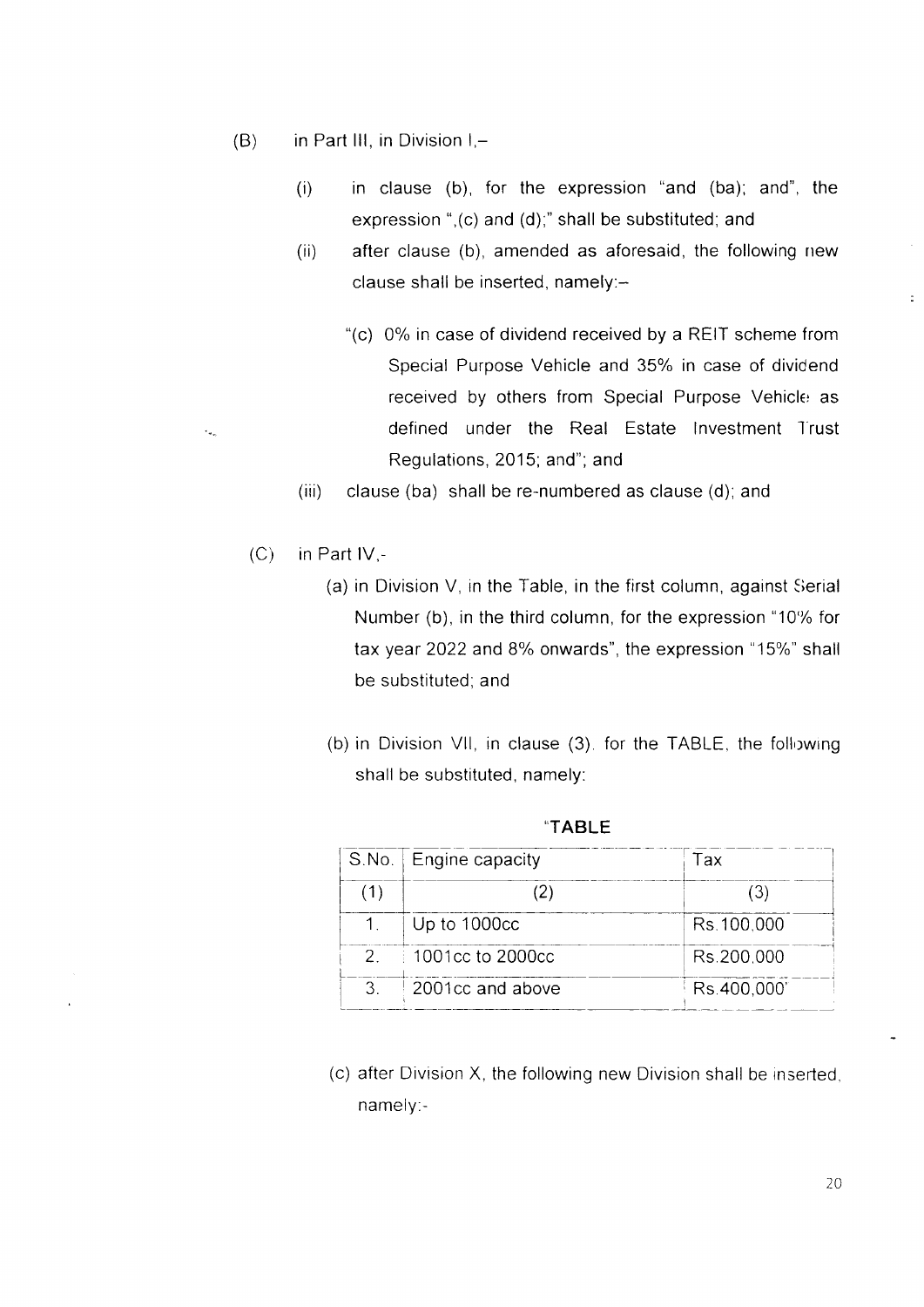## "Division XA Advance Tax on TV plays and advertisements

The rate of tax to be collected under section 236CA shall be, -

(a) Foreign-produced TV drama serial or play Rs.1,000,000 per episode (b) Foreign-produced TV play (single episode) Rs 3,000,000 (c) Advertisement starring foreign actor Rs. 500,000 per second.";

(10) in the Second Schedule,-

 $(A)$  in Part  $I, -$ 

- $(i)$  in clause  $(99)$ ,-
	- (a) after the words "REIT Scheme", the words "including Special Purpose Vehicle" shall be inserted; and
	- (b) ln the explanation, after the word "auditors", the expression ''and Special Purpose Vehicle shall have the same meaning as defined under the Real Estate lnvestment Trust Regulations, 2015" shall be inserted;
- (ii) in clause  $(99A)$ ,-
	- (a) after the word "property", the words "or shares of Special Purpose Vehicle" shall be inserted: and
	- (b) after the full stop at the end, the following new explanation shall be added, namely:-

"Explanation. $-$  For the purpose of this clause, Special Purpose Vehicle shall have the same meaning as defined under the Real Estate Investment Trust Regulations, 2015."; and

(iii) in clause (132), in the sixth proviso, for the words "letter of intent", the words "Letter of Support" shall be substituted and shall always be deemed to have been so substituted: and

27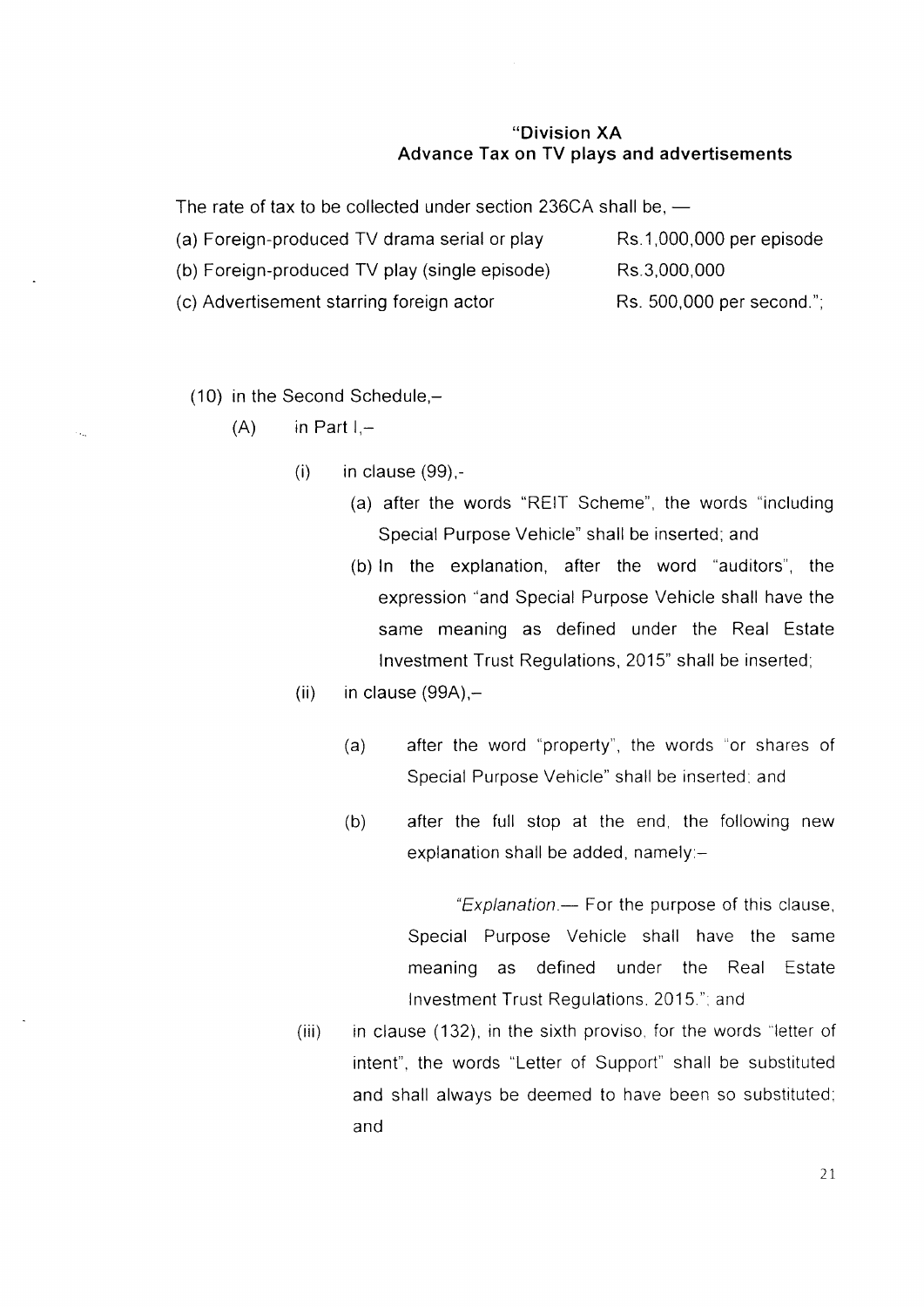(B) in Part IV, in clause  $(47B)$ ,-

 $\epsilon_{\alpha_{\rm in}}$ 

- after the word "scheme", occurring for the second time, the words "including Special Purpose Vehicle" shall be inserted; and (a)
- (b) after the full stop at the end, the following new explanation shall be added, namely: $-$

"Explanation. $-$  For the purpose of this clause, Special Purpose Vehicle shall have the same meaning as defined under the Real E state Investment Trust Regulations, 2015.".

6. Amendments of Federal Excise Act, 2005. - In the Federal Excise Act, 2005, the following further amendments shall be made, namely: $-$ 

- (1) in the First Schedule, in Table-1, in column  $(1)$ ,-
	- (a) against serial No. 55, in column  $(2), -$ 
		- $(i)$  against sub-serial (b), in column  $(4)$ , for the expression "5%", the expression "10%" shall be substituted;
		- (ii) against sub-serial (c), in column (4), for the expression "25%", the expression "30%" shall be substituted; and
		- $(iii)$  against sub-serial  $(d)$ , in column  $(4)$ , for the expression "30%", the expression "40%" shall be substituted;
	- against serial No. 55B, in column  $(2)$ ,  $(b)$

 $.22$ 

 $\mathbb{R}^2$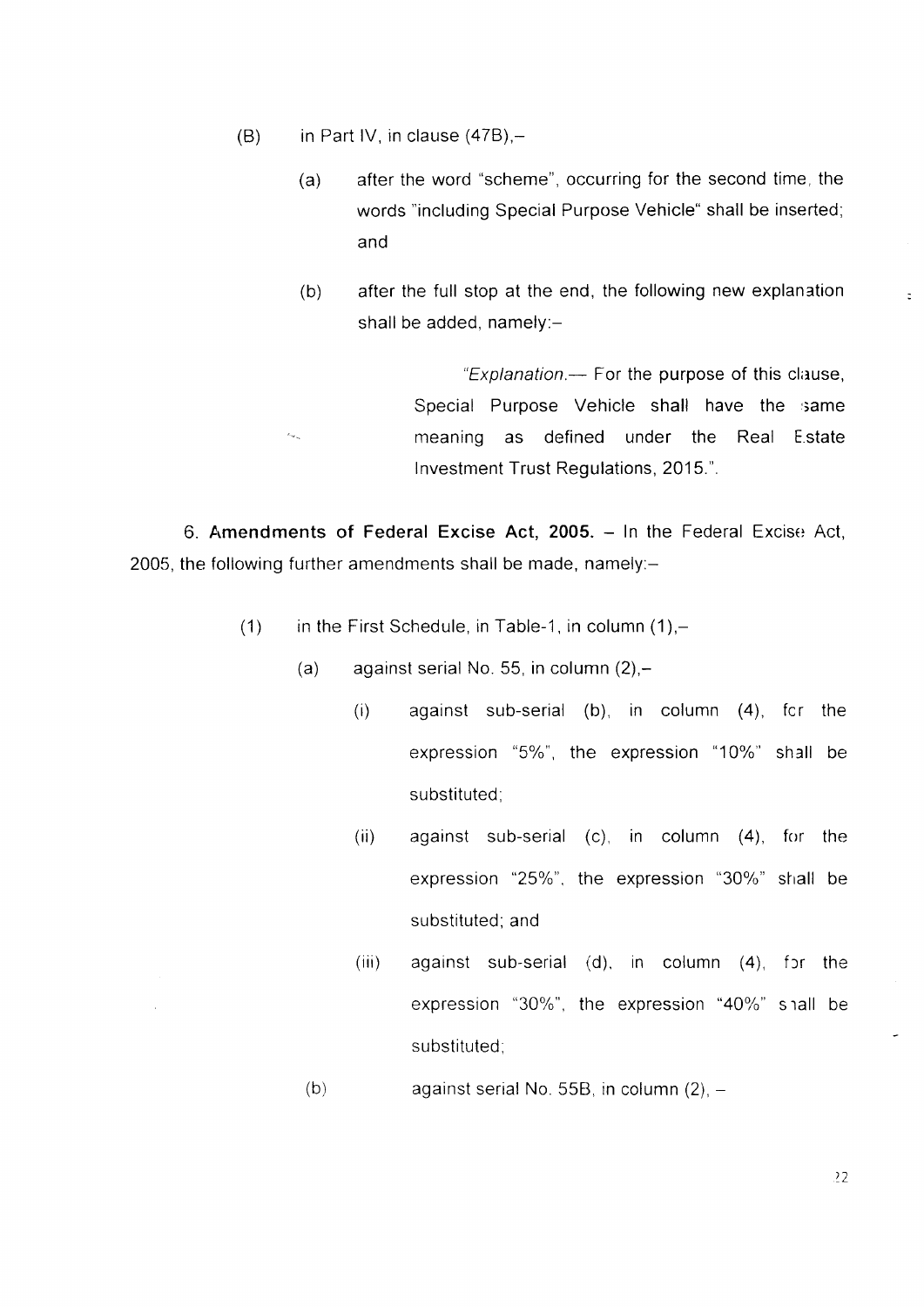- (i) against sub-serial (b), in column (4), for the expression "2.5%", the expression "5%" shall be substituted; and
- (ii) against sub-serial (c), in column (4), for the expression "5%", the expression "10%" shall be substituted;
- (c) against serial No. 55C, in column (4), for the expression "25%", the expression "30%" shall be substituted; and

u.

(d) against serial No. 55D, in column (4), for the expression "7.5%", the expression "10%" shall be substituted;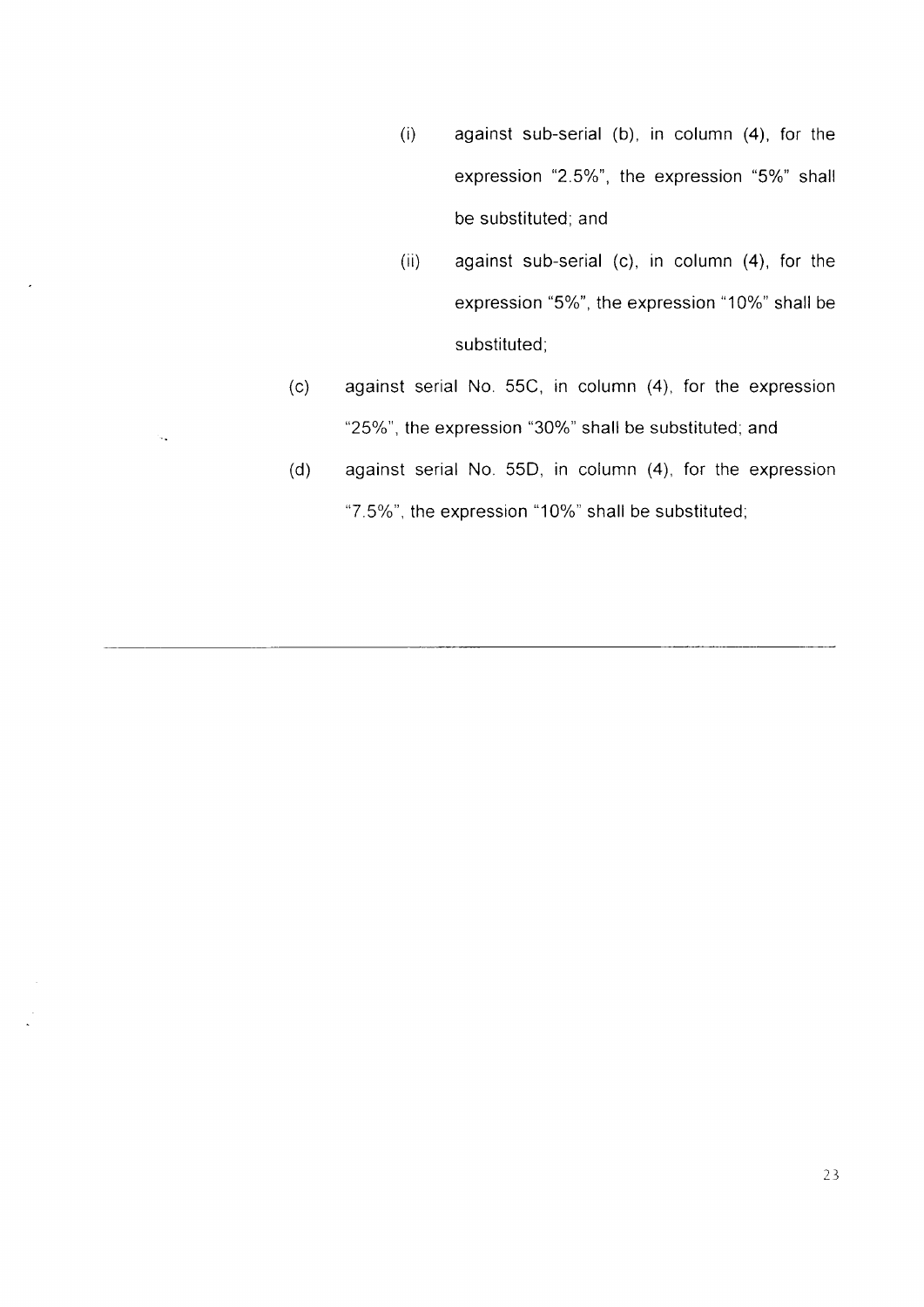## Statement of Obiects and Reasons

The purpose of this bill is to give legislative effect to the taxation proposals of the Federal Government to achieve efficiency, equity in the tax system, broadening of tax base as well as documentation of economy and shall come into force on the next day of assent given to this Act by the President of Islamic Republic of Pakistan except clause  $3(6)$  which shall have effect from 1<sup>st</sup> December, 2021.

> Shaukat Fayaz Ahmed Tarin Minister for Finance & Revenue

 $\bar{z}$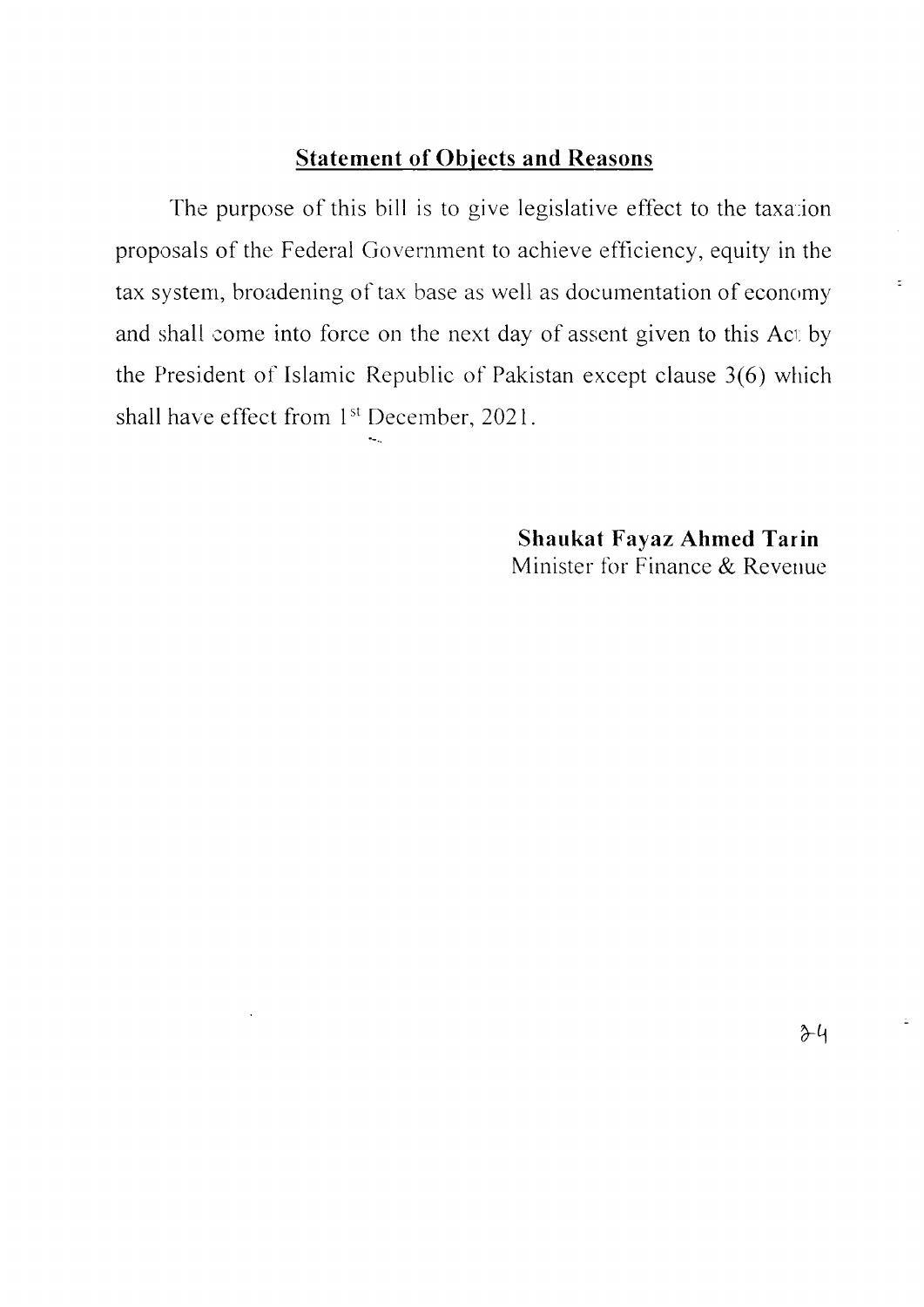## NOTES ON CLAUSES

## **CUSTOMS**

 $\frac{1}{2}$  ,  $\frac{1}{2}$ 

i.

| Clause 2(1) | Seeks to amend section 25A to withdraw the powers of Collector to determine          |
|-------------|--------------------------------------------------------------------------------------|
|             | the Customs Value of imported or exported goods and centralize the aforesaid         |
|             | powers with the Director of valuation to bring uniformity in the process of fixation |
|             | of values of goods.                                                                  |
|             |                                                                                      |
| Clause 2(2) | Seeks to amendment section 25D so that, appeal against the decision of DG            |
|             |                                                                                      |
|             | Valuation should not lie before the Member Customs (Policy) and should be            |
|             | taken up at some judicial fora to redress the grievances.                            |
|             |                                                                                      |
| Clause 2(3) | Seeks to amendment section 80(3) as the time limit aspect has already been           |
|             | dealt under Section 32 of the Customs Act, 1969.                                     |
|             |                                                                                      |
| Clause 2(4) | Seeks to amendment section 81(1) in order to avoid any complications to              |
|             | secure government revenue to retain bank guarantee or pay order.                     |
|             |                                                                                      |
| Clause 2(5) | Seeks to add new clause in section 194A so that the aggrieved party may file         |
|             |                                                                                      |
|             | appeal before the Appellate Tribunal.                                                |
|             |                                                                                      |
| Clause 2(6) | Seeks to amend section 196 as a consequential effect of the amendment                |
|             | proposed in Section 25D of the Customs Act, 1969 whereby the powers of               |
|             | Member (Customs Policy) with regard to hearing of appeals against the                |
|             | decision/order of DG valuation have been proposed to be omitted.                     |
|             |                                                                                      |
|             |                                                                                      |